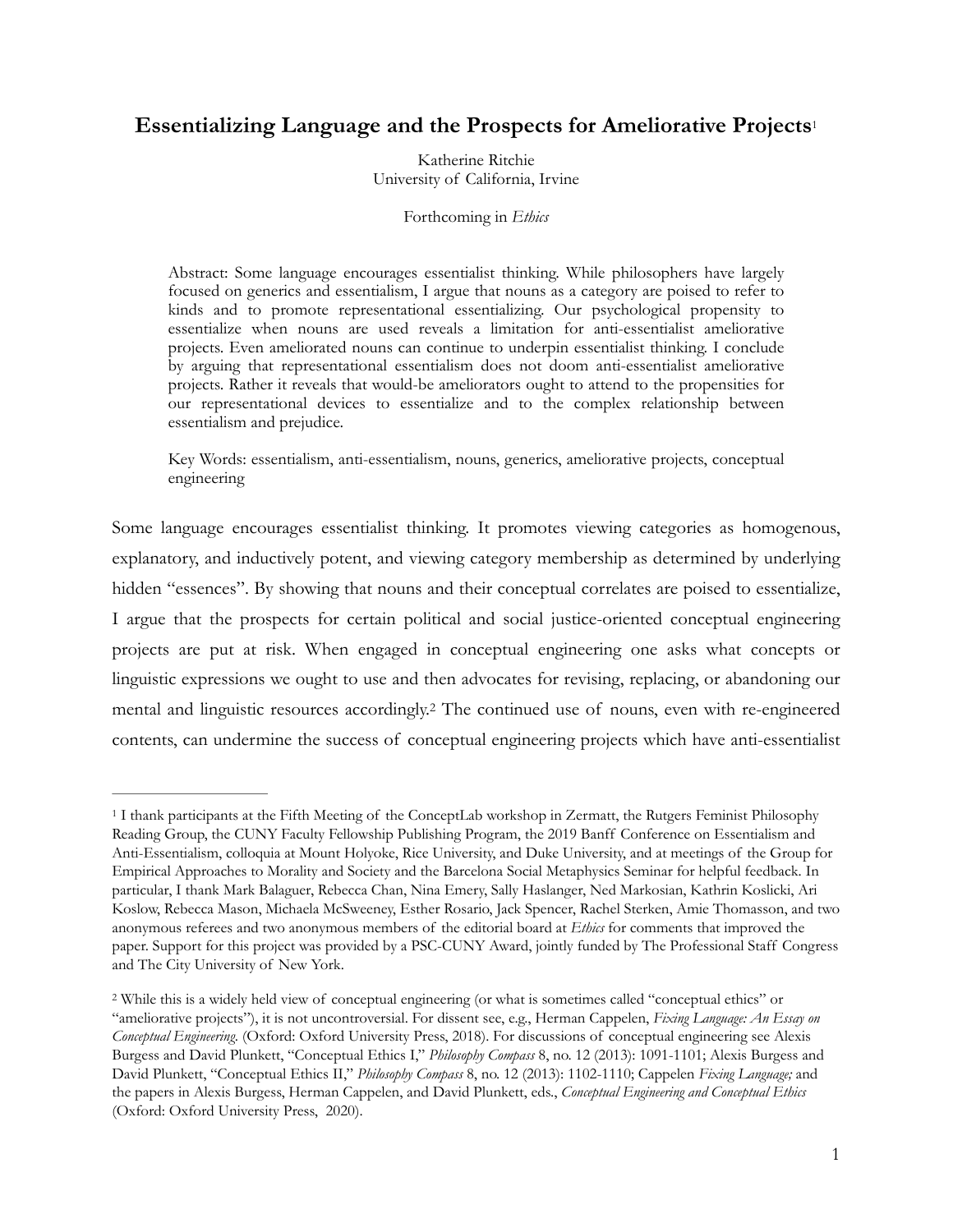aims. Would-be ameliorators ought to attend to the propensities for our representational devices to essentialize and to the complex relationship between essentialism and prejudice.

To begin to see the difference between the essentializing effects of adjectives and nouns consider the following pairs of sentences:

1. a. Adrianne is female.

b. Adrianne is a female.

- 2. a. Dante is queer.
	- b. Dante is a queer.
- 3. a. Lorraine is blonde.
	- b. Lorraine is a blonde.
- 4. a. Maria is Mexican.
	- b. Maria is a Mexican.

While the sentences differ minimally, you might have noticed a significant difference in their cognitive effects. The *b* sentences, which include predicate nominals, label or classify the subject. They invite thoughts that there are further shared, stable, and explanatory features of the group or kind. They may also bring to mind stereotypes about the social kind. For instance speakers of 2b might be taken to imply that there are behavioral, psychological, or normative characteristics that queer people share. In contrast the *a* sentences, which include predicate adjectives, do not seem to convey that the subject belongs to a kind or group that is explanatorily significant. They do not encourage the same sorts of stereotypical generalizations as the *b* sentences. These examples suggest a connection between lexical/conceptual categories, on the one hand, and essentializing, on the other.

<span id="page-1-1"></span> Here I argue that the vehicles of representation ought be taken into consideration when designing linguistic and conceptual prescriptions. In defining *conceptual ethics*, Burgess and Plunkett note that "[t]he phrase … trains our attention on content rather than form, suggesting that the *structures* or *vehicles* of representation are ethically irrelevant."<sup>[3](#page-1-0)</sup> They disavow the implication and note that this is merely a terminological shortcoming. The way nominal constructions, like in 1b-4b above, elicit essentialist thinking provides a concrete case to show why. Anti-essentialist ameliorative projects can fail to meet their chief social and political end by failing to consider vehicles of representation.

 The paper proceeds as follows. First, I set out our target class of conceptual engineering projects—anti-essentialist ameliorative projects—and clarify what essentialism and anti-essentialism

<span id="page-1-0"></span>Burgess and Plunkett, "Conceptual Ethics II", 1094 *emphasis original*. [3](#page-1-1)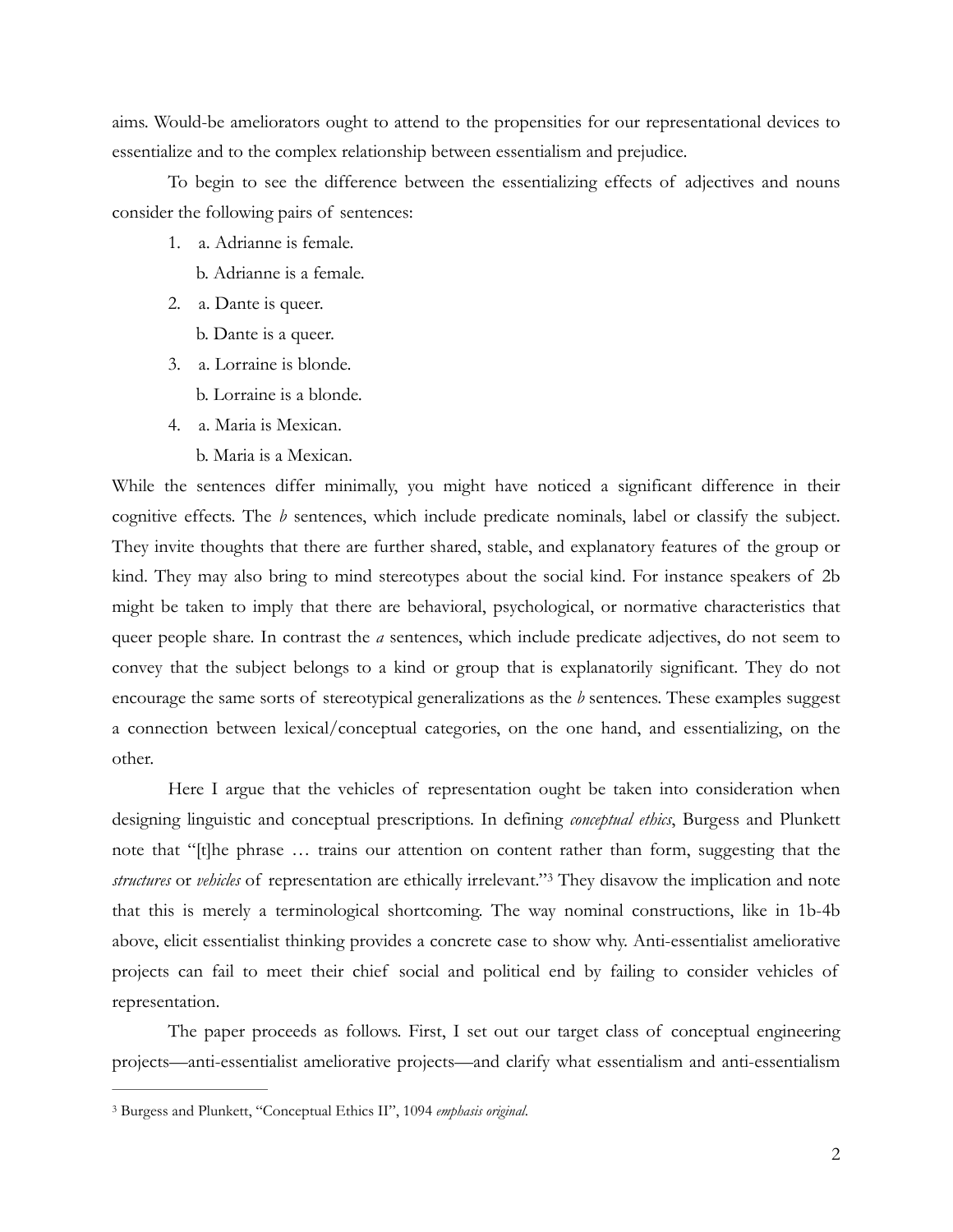<span id="page-2-2"></span>amount to (*§*I). Then I use data from semantics and cognitive and developmental psychology to argue that the difference in the essentializing effects of nouns and adjectives is robust (*§II*). While muchof the discussion of language and essentialism has focused on generics,<sup>[4](#page-2-0)</sup> I argue that essentialist language goes far beyond constructions like 'women are nurturing'. I focus on predicate nominals like those in 1b-4b, but gesture towards the more general view that it the lexical category, nouns, that is poised to elicit essentialist thinking. Next I argue that given our psychological tendency to essentialize, the prospects for anti-essentialist ameliorative projects are undermined when nouns are retained (*§III*). Finally I consider two responses for the would-be ameliorator (*§IV*). I argue that an eliminativist strategy faces significant normative and implementation worries. I then suggest that a more nuanced strategy that involves a distinction between pernicious and non-pernicious essentializing be pursued. The interplay between prejudice, identity, and essentialism point to defeasible constraints the ameliorator can use to guide her projects. Ameliorators ought to attend to our psychological propensities, but representational essentialism need not doom ameliorative projects.

#### **I. Anti-Essentialism and Ameliorative Projects**

Conceptual engineering projects come in varied forms. Our focus is on a class of projects that involve (a) advocating for the use of some concepts or expressions and (b) designing new conceptual or linguistic content for the purpose of achieving political or social justice aims. I'll call this restricted class of conceptual engineering projects *ameliorative projects*.

<span id="page-2-3"></span> Not all conceptual engineering is ameliorative. Some conceptual engineers aim to improve our understanding of terms or concepts, rather than working to change our representational devices.<sup>5</sup>Other conceptual engineers propose that a concept or expression be abandoned. In

<span id="page-2-0"></span>For example, see Sally Haslanger, "Ideology, Generics, and Common Ground," in Feminist Metaphysics, ed. Charlotte [4](#page-2-2) Witt (Dordrecht: Springer-Verlag, 2011), 179–207; Marjorie Rhodes, Sarah-Jane Leslie, and Christina M. Tworek, "Cultural Transmission of Social Essentialism," *PNAS Proceedings of the National Academy of Sciences of the United States of America* 109, no. 34 (2012): 13526-13531; Emily Foster-Hanson, Sarah-Jane Leslie, and Marjorie Rhodes, "How Does Generic Language Elicit Essentialist Beliefs?," in *Proceedings of the 38th Annual Conference of the Cognitive Science Society*, eds. Anna Papafragou, Daniel Grodner, Daniel Mirman and John C. Trueswell (Austin, TX: Cognitive Science Society, 2016), 1541-1546; Sarah-Jane Leslie, "The Original Sin of Cognition: Fear, Prejudice, and Generalization," *Journal of Philosophy* 114, no. 8 (2017): 393-421; Daniel Wodak, Sarah-Jane Leslie, and Marjorie Rhodes, "What a Loaded Generalization: Generics and Social Cognition," *Philosophy Compass* 10, no. 9 (2015): 625–635.

<span id="page-2-1"></span><sup>&</sup>lt;sup>[5](#page-2-3)</sup> In recent work Haslanger categorizes projects that involve augmenting our understanding the content of a concept as *epistemic* ameliorative projects. She contrasts them with *informational*/*semantic* ameliorative projects, which involve changing concepts or expressions themselves, rather than our epistemic access to their contents. The ameliorative projects focused on here are semantic. See Sally Haslanger, "Going On, Not in the Same Way," in *Conceptual Engineering and Conceptual Ethics*, eds. Alexis Burgess, Herman Cappelen, and David Plunkett (Oxford: Oxford University Press, 2020), 230-260.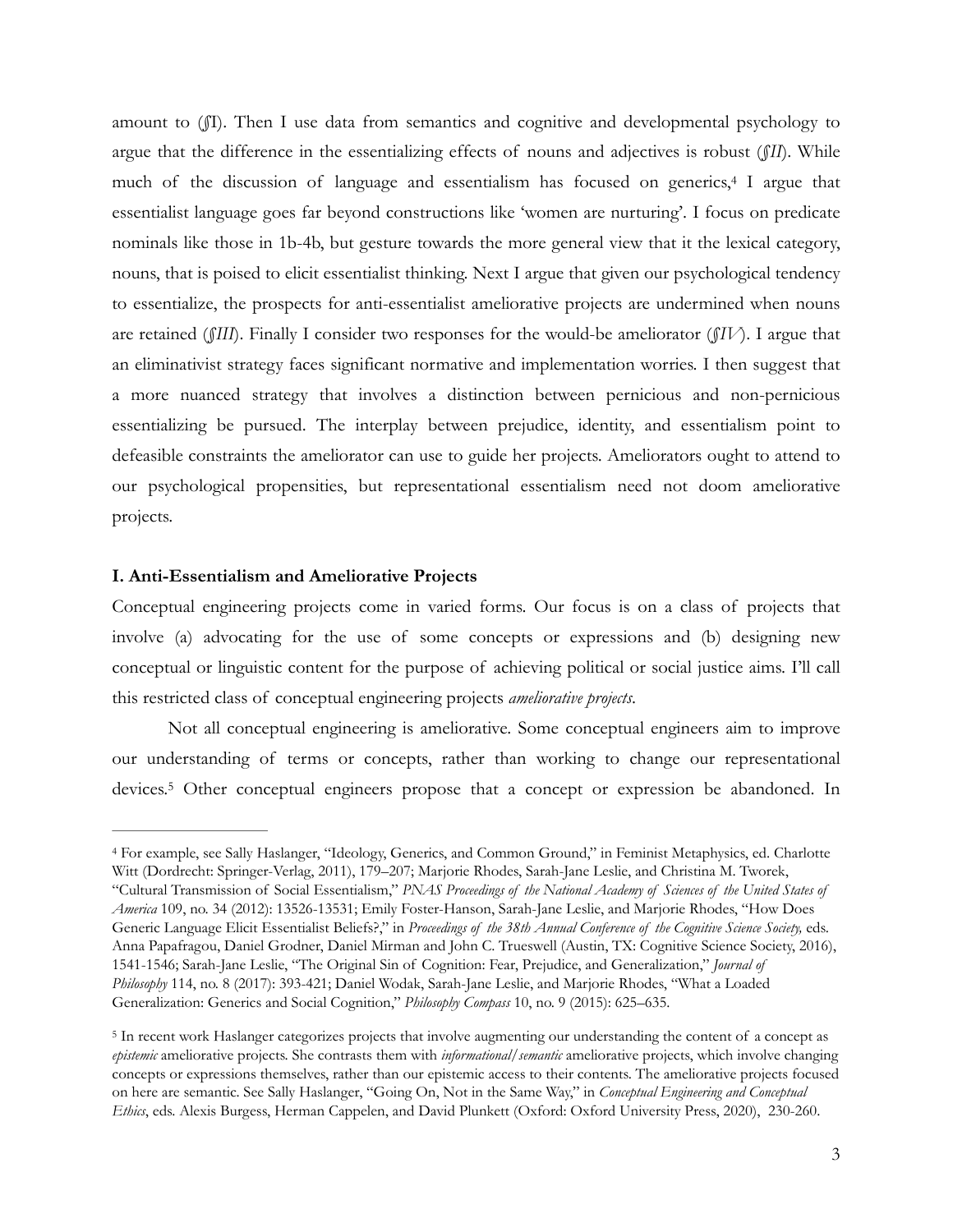contrast, ameliorative projects involve advocating for the use of representational devices with new content. This could come in the form of retaining and revising extant concepts or introducing and championing new representational devices (i.e., new pronouns like *ze* and *zir*). Not all conceptual engineering projects have political or social justice aims. For instance, a project might focus solely on making expressions more exact in the service of clearer scientific explanations. Since such a project fails to meet (b) in the definition above, it is not ameliorative in the way I use the expression.<sup>[6](#page-3-0)</sup>

<span id="page-3-4"></span> The sorts of social political aims an ameliorative project might have are likewise diverse. Broadly speaking they are aimed at mitigating oppression and breaking down power structures. One way to do so is through debunking the view that a kind is natural. They might also engage in efforts to construct identities and promote solidarity. And some ameliorative projects have anti-essentialist aims. Anti-essentialists argue that there is no shared essence of, e.g., all and only women. My focus here is on ameliorative projects with anti-essentialist aims.

<span id="page-3-5"></span>Ameliorative accounts have been proposed for concepts of gender, sexual orientation, race, and other social categories[.](#page-3-1)<sup>[7](#page-3-1)</sup> In order to work with a concrete illustration of an ameliorative project, I focus on Haslanger's theory of gender[.](#page-3-2)<sup>[8](#page-3-2)</sup> The argument made here is not specific to her account. Rather, it reveals a general way that anti-essentialist ameliorative projects need to consider the propensities for representational devices to essentialize when working to meet anti-essentialist ends.

 Haslanger argues for a revisionary view of gender and gender terms and concepts. She proposes the following as a first pass definition:

> <span id="page-3-7"></span><span id="page-3-6"></span>S is a *woman* iff<sub>df</sub> S is systematically subordinated along some dimension (economic, political, legal, social, etc.) and S is "marked" as a target for this treatment by observed or imagined bodily features presumed to be evidence of a female's biological role in reproduction[.9](#page-3-3)

She offers similar definitions for *man* (substituting *privilege* and *male's* in the relevant places) and for racial groups (with substitutions based on presumed ancestry). She states that her project is semantic —she is proposing definitions and "asking us to use an old term in a new way" and that it is political

<span id="page-3-0"></span><sup>&</sup>lt;sup>[6](#page-3-4)</sup> For discussion of different sorts of ameliorative projects and aims see Haslanger "Going on, Not in the Same Way".

<span id="page-3-1"></span>For example see Sally Haslanger, "Gender and Race: (What) are They? (What) Do We Want Them To Be?," Noûs 34 [7](#page-3-5) (2000): 31–55; Sally Haslanger, *Resisting Reality: Social Construction and Social Critique*. (Oxford: Oxford University Press, 2012); Robin Dembroff, "What is Sexual Orientation?," *Philosophers' Imprint*. 16, no. 3 (2016); Robin Dembroff, "Beyond Binary: Genderqueer as Critical Gender Kind," *Philosophers' Imprint*. 20, no. 9 (2020): 1-23; Katharine Jenkins, "Amelioration and Inclusion: Gender Identity and the Concept of Woman," *Ethics* 126 (2016): 394–421.

<span id="page-3-2"></span>Haslanger, "Gender and Race" and Haslanger, *Resisting Reality.* [8](#page-3-6)

<span id="page-3-3"></span><sup>&</sup>lt;sup>[9](#page-3-7)</sup> Haslanger, "Gender and Race", 39.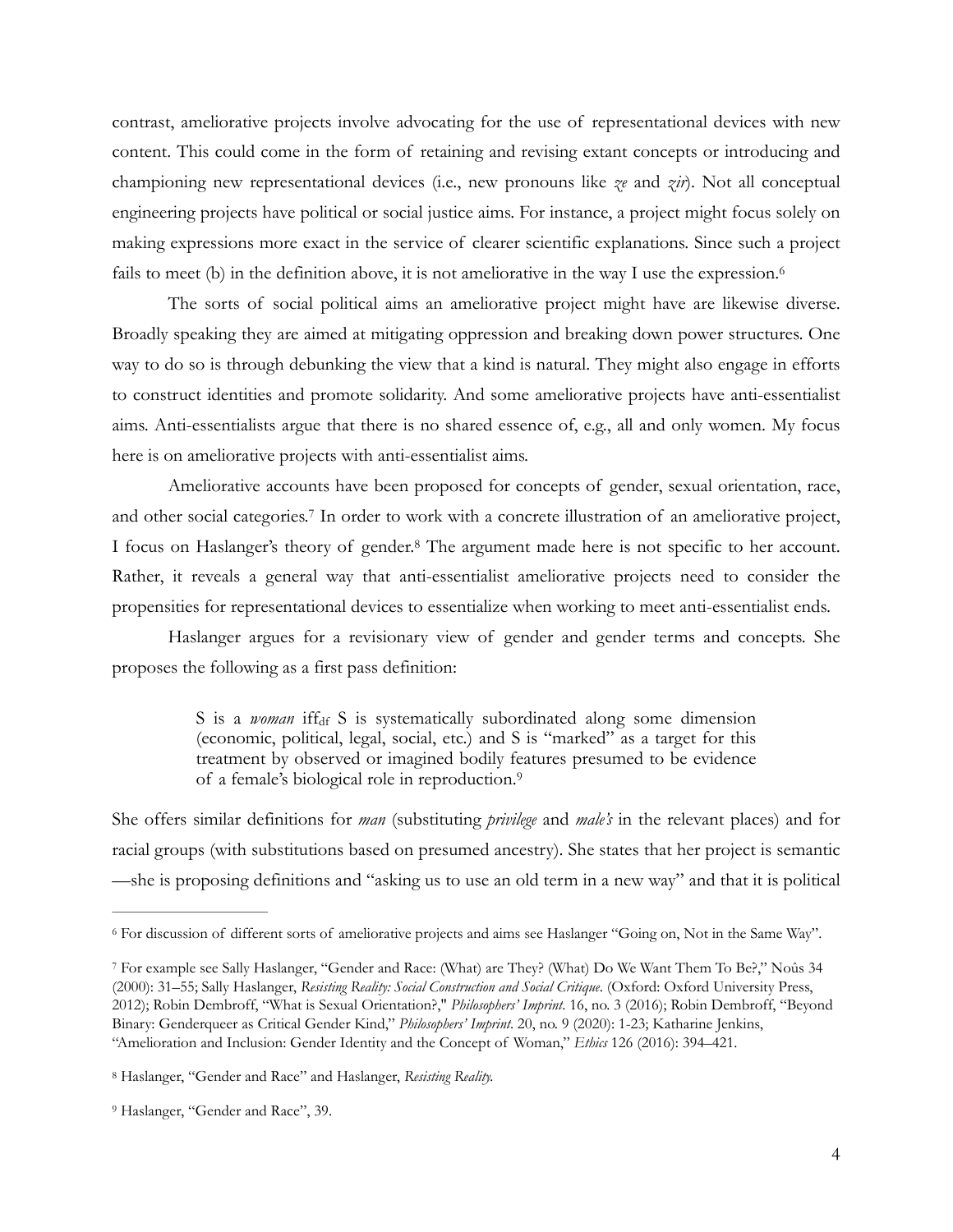<span id="page-4-5"></span>as she's "asking us to understand ourselves and those around us as deeply molded by injustice and to draw on the appropriate prescriptive inference."<sup>[10](#page-4-0)</sup> Her project is ameliorative.

<span id="page-4-7"></span><span id="page-4-6"></span> At some points Haslanger discusses social constructionist projects as revelatory rather than revisionary. For instance in a later article she says that rather than proposing a revised meaning a social constructionist might "reveal an existing one."<sup>[11](#page-4-1)</sup> Cappelen criticizes the view saying "amelioration as revelation undermines the basic idea behind ameliorative projects" as it ends up being "essentially *a purely descriptive project*: the aim is to figure out what the extensions really are.["12](#page-4-2) The revelatory project isn't revisionary and, so, is not ameliorative in the sense that I am using the term. Given the more revisionist things she says at other points, there is at least one reasonable interpretation of Haslanger's account on which it is ameliorative. I'll interpret the view in that way for the purposes of this paper[.13](#page-4-3)

<span id="page-4-9"></span><span id="page-4-8"></span> Haslanger has several social political goals in giving an account of gender and race. She states that a framework needs to be "sensitive to both the similarities and differences among males and females, and the similarities and differences among individuals in groups demarcated by 'color'; this includes the concern to identify the effects of interlocking oppressions."<sup>[14](#page-4-4)</sup> A framework's being sensitive to differences involves avoiding what Haslanger calls the Commonality Problem, which questions whether there is anything social that all women have in common, that is, whether there is an essence shared by all women. Anti-essentialism is one political aim guiding her ameliorative project.

 In order to better understand anti-essentialism and, ultimately, to see the problem that reliance on certain representation types poses for anti-essentialist ameliorative projects, we need to first get clearer on what essentialism is. *Essentialism* is used to pick out two classes of views—one about representations and one about the world itself. *Metaphysical essentialism* is the view that entities (e.g., individuals, events, or kinds) have underlying essences. For instance the chemical kind water

<span id="page-4-0"></span><sup>&</sup>lt;sup>[10](#page-4-5)</sup> Ibid., 48.

<span id="page-4-1"></span>Sally Haslanger, "What Good are Our Intuitions?" *Aristotelian Society Supplementary* 80, no. 1 (2006): 89–118, 110. [11](#page-4-6)

<span id="page-4-2"></span>Cappelen, *Fixing Language*, 80 *emphasis original.* [12](#page-4-7)

<span id="page-4-3"></span>For further discussion see Elizabeth Barnes, "Gender and Gender Terms," *Noûs* 54, no. 3 (2020): 704-730; Esa Díaz- [13](#page-4-8) León, "Woman as a Politically Significant Term: A Solution to the Puzzle," *Hypatia* 31 (2016): 245–58; Haslanger, "Going On, Not in the Same Way."

<span id="page-4-4"></span><sup>&</sup>lt;sup>[14](#page-4-9)</sup> Haslanger, "Gender and Race", 36.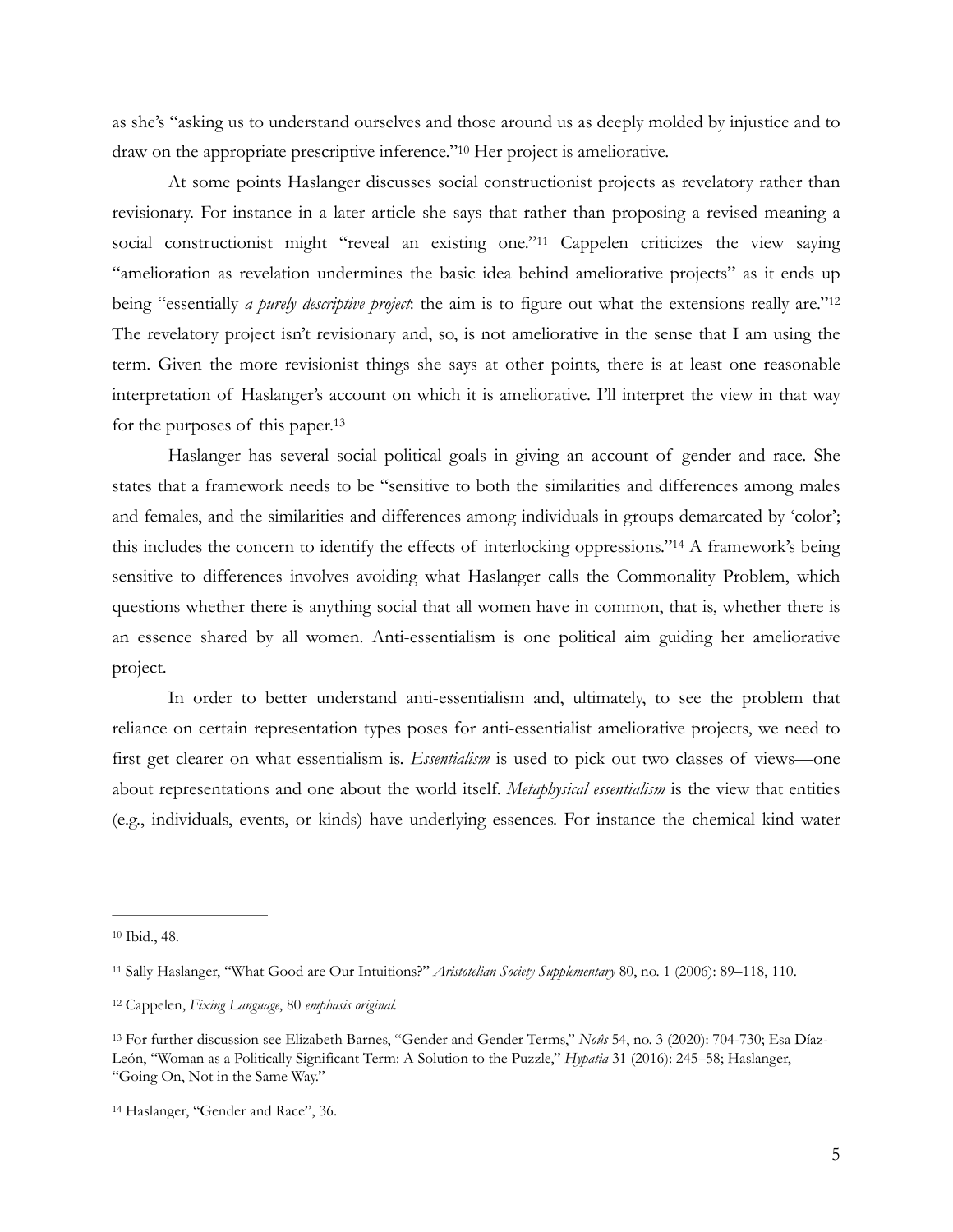<span id="page-5-5"></span>might have the underlying essence of being composed of  $H<sub>2</sub>O<sub>15</sub>$  $H<sub>2</sub>O<sub>15</sub>$  $H<sub>2</sub>O<sub>15</sub>$  Essences in the metaphysical sense might be understood in terms of metaphysically necessary features, grounds, fundamentality, or real definitions.[16](#page-5-1)

<span id="page-5-8"></span><span id="page-5-7"></span><span id="page-5-6"></span>*Representational essentialism* is the view that some of our linguistic and mental devices (e.g., words, concepts) represent categories (or individuals) as having hidden underlying essences that determine category membership (or identity) and explain or cause other observable properties. The psychologist Susan Gelman describes representational essentialism as having two related components—one about kinds, the other about essences. The **kind component** is that "people treat certain categories as richly structured 'kinds' with clusters of correlated properties."<sup>[17](#page-5-2)</sup> The **essence component** is that "people believe a category has an underlying property (essence) that cannot be observed directly but that causes the observable qualities that category members share.["18](#page-5-3) Psychological research supports both components.[19](#page-5-4)

<span id="page-5-2"></span>Susan A. Gelman, "Psychological Essentialism in Children," *Trends in Cognitive Sciences* 8, no. 9 (2004): 404-409, 408. [17](#page-5-7)

<span id="page-5-3"></span><sup>[18](#page-5-8)</sup> Ibid., 408. Both of these assumptions might be represented in ways that are unconscious or implicit. See Douglas L. Medin and Andres Ortony, "Psychological Essentialism," in *Similarity and Analogical Reasoning*, eds. Stella Vosniadou and Andrew Ortony (New York, NY: Cambridge University Press, 1989), 179-195; Sarah-Jane Leslie, "Essence and Natural Kinds: When Science Meets Preschooler Intuition," *Oxford Studies in Epistemology* 4 (2013): 108-165. For instance, Leslie argues that we might "rarely, if ever, explicitly entertain thoughts about [essence] as such; rather, [our essentialist] beliefs are tacit or implicit, though they are frequently manifested in a number of explicit ways." Ibid., 110.

<span id="page-5-4"></span><sup>[19](#page-5-9)</sup> How to understand cognition, language, and the interaction between them are each immense topics on which there is no broad consensus. For arguments against psychological essentialism and in favor of an account relying on representations of causal laws, see Michael Strevens, "The Essentialist Aspect of Naive Theories," *Cognition* 74 (2000): 149-175. For an alternative way of understanding mental and linguistic representation in terms of conceptual models, imagistic schemas, and metaphorical mappings, see George Lakoff and Mark Johnson, *Metaphors We Live By* (Chicago: University of Chicago Press, 1980); George Lakoff, *Women, Fire, and Dangerous Things: What Categories Reveal about the Mind.*  (Chicago: University of Chicago Press, 1987a); George Lakoff, "Cognitive Models and Prototype Theory," in *Concepts and Conceptual Development: Ecological Conceptual Factors in Categorization*, ed. Ulric Neisser (Cambridge: Cambridge University Press, 1987b), 63-100.

<span id="page-5-9"></span><span id="page-5-0"></span><sup>&</sup>lt;sup>[15](#page-5-5)</sup> Saul Kripke, *Naming and Necessity* (Cambridge, MA: Harvard University Press, 1980); Hilary Putnam, "The Meaning of 'Meaning'," in *Language, Mind, and Knowledge*, (Minnesota Studies in the Philosophy of Science 7), ed. Keith Gunderson (Minneapolis, Minnesota: University of Minnesota Press, 1975), 131–193.

<span id="page-5-1"></span><sup>&</sup>lt;sup>[16](#page-5-6)</sup> Kit Fine, "Essence and Modality," *Philosophical Perspectives* 8 (1994): 1-16; Jonathan Schaffer, "On What Grounds What," in *Metametaphysics*, eds. David Chalmers, David Manley, and Ryan Wasserman (Oxford: Oxford University Press, 2009), 347–283; Gideon Rosen, "Metaphysical Dependence: Grounding and Reduction," in *Modality: Metaphysics, Logic, and Epistemology*, eds. Robert Hale and Aviv Hoffman (Oxford: Oxford University Press, 2010), 109–136.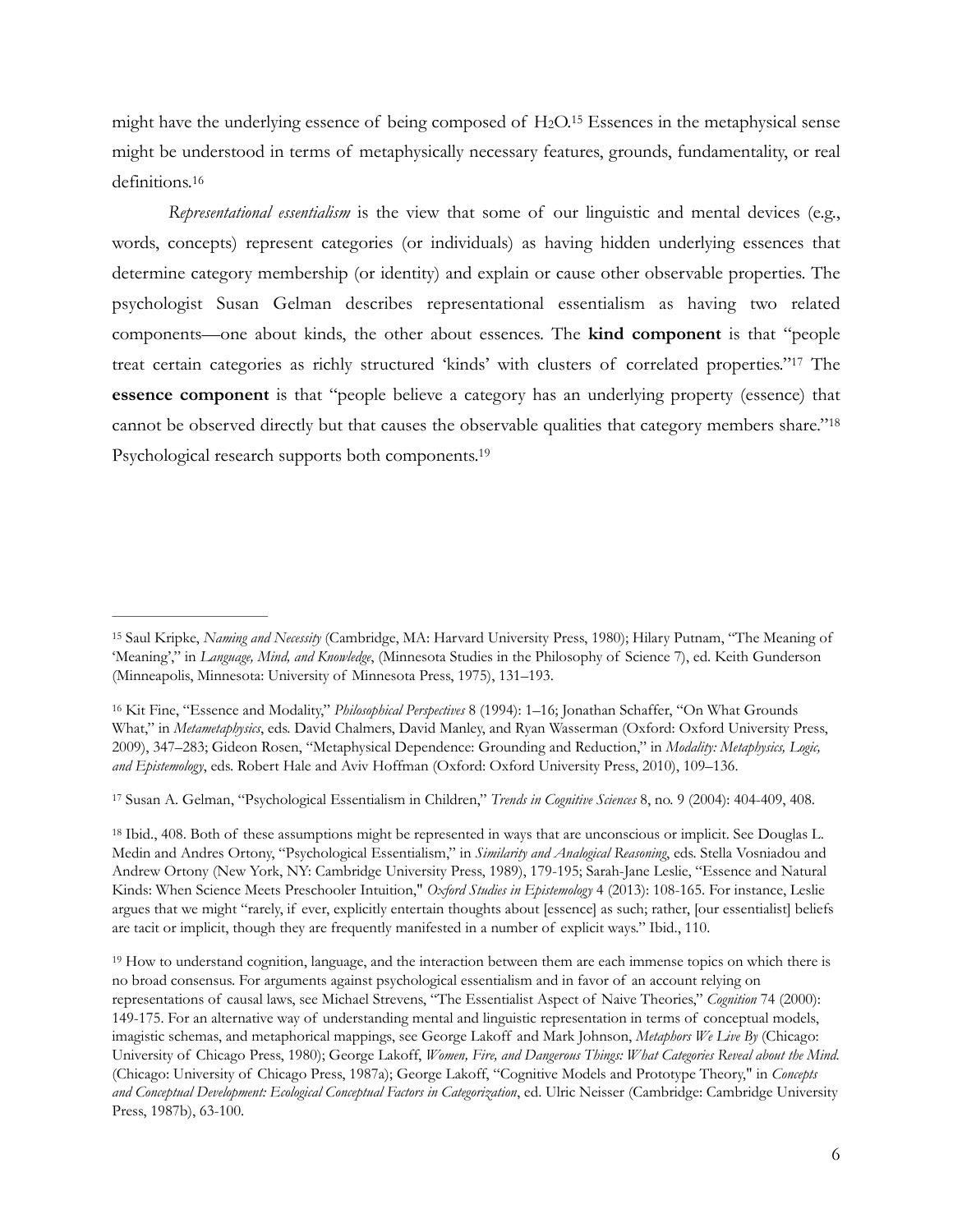<span id="page-6-6"></span>Kinds are represented as having a number of important features.<sup>[20](#page-6-0)</sup> They are taken to be cohesive and to have inductive potential. Membership in kinds is taken to be relatively stable and is often taken to be exclusive. People also take kinds to figure in certain forms of explanation. And, importantly, these features hold of our representations of social kinds, like races and genders, as well as kinds like tigers and dogs[.21](#page-6-1)

<span id="page-6-9"></span><span id="page-6-8"></span><span id="page-6-7"></span> Existing research shows that we represent some kinds as having hidden internal essences that determine kind membership.<sup>[22](#page-6-2)</sup> In much of the psychological research essences are taken to be innate, biological, and fixed at the origin of birth.<sup>[23](#page-6-3)</sup> However, work on dual character concepts and essence, suggests that kinds might also have natural or evaluative essences. For instance, the essence of an artist might be to realize one's creativity by creating works with aesthetic value[. 24](#page-6-4)

<span id="page-6-11"></span><span id="page-6-10"></span> Recent work has sought to further distinguish and clarify the relationship between representing a category as a kind and as having an essence.<sup>[25](#page-6-5)</sup> Here, I adopt Gelman's view of representational essentialism as involving both kind and essence components for two reasons. First,

<span id="page-6-3"></span><sup>[23](#page-6-9)</sup> See Gelman, "Psychological Essentialism in Children," and citations therein.

<span id="page-6-0"></span><sup>&</sup>lt;sup>[20](#page-6-6)</sup> Ellen M. Markman, *Categorization and Naming in Children: Problems of Induction* (Cambridge, MA: MIT Press, 1989); Myron Rothbart and Marjorie Taylor, "Category Labels and Social Reality: Do We View Social Categories as Natural Kinds?," in *Language, Interaction and Social Cognition*, eds. Gün R. Semin and Klaus Fiedler (London: Sage:, 1992), 11-36; Susan A. Gelman, *The Essential Child: Origins of Essentialism in Everyday Thought*. (New York, Oxford University Press, 2003); Gelman, "Psychological Essentialism in Children"; Sandeep Prasada and Elaine M. Dillingham, "Principled and Statistical Connections in Common Sense Conception," *Cognition* 99, no. 1 (2006): 73-112; Sandeep Prasada and Elaine M. Dillingham, "Representation of Principled Connections: A Window Onto the Formal Aspect of Common Sense Conception," *Cognitive Science* 33 (2009): 401–448; Sandeep Prasada, Laura Hennefield, and Daniel Otap, "Conceptual and Linguistic Representations of Kinds and Classes," *Cognitive Science* 36, no. 7 (2012): 1224 - 1250; Alexander Noyes and Yarrow Dunham, "Separating Kindhood from Naturalness: Kinds are Diverse in Causal Structure," (under review). Online at:<https://psyarxiv.com/q3zg5/>*.*

<span id="page-6-1"></span>[<sup>21</sup>](#page-6-7) For example, Rothbart and Taylor, "Category Labels and Social Reality."

<span id="page-6-2"></span><sup>&</sup>lt;sup>[22](#page-6-8)</sup> Markman, *Categorization and Naming in Children*; Gelman, *The Essential Child*; Marjorie Rhodes and Susan A. Gelman, "A Developmental Examination of the Conceptual Structure of Animal, Artifact, and Human Social Categories across Two Cultural Contexts. *Cognitive Psychology*, 59 (2009): 244–274.

<span id="page-6-4"></span><sup>&</sup>lt;sup>[24](#page-6-10)</sup> For arguments that there are biological and evaluative essences see George E. Newman and Joshua Knobe, "The Essence of Essentialism," *Mind and Language* 34, no. 5 (2019): 585-605. For related discussions and experiments on dual character concepts see Joshua Knobe, Sandeep Prasada, George E. Newman, "Dual character concepts and the normative dimension of conceptual representation," *Cognition* 127, no. 2 (2013): 242-257. For experiments showing similarities between judgments involving kinds that are taken to have natural (e.g., biological or chemical) essences and kinds that have evaluative essences, see Kevin P. Tobia, George E. Newman, and Joshua Knobe, "Water is and is not H2O," *Mind and Language* 35, no. 2 (2020): 183-208.

<span id="page-6-5"></span>Nick Haslam, Louis Rothschild, and Donald Ernst, Essentialist Beliefs about Social Categories. *British Journal of Social* [25](#page-6-11) *Psychology* 39, no. 1 (2000): 113-127; Noyes and Dunham, "Separating Kindhood from Naturalness"; Katherine Ritchie and Joshua Knobe, "Kindhood and Essentialism: Evidence from Language," in *Advances in Child Development and Behavior*  59, ed. Marjorie Rhodes (Cambridge, MA: Elsevier, 2020), 133-164.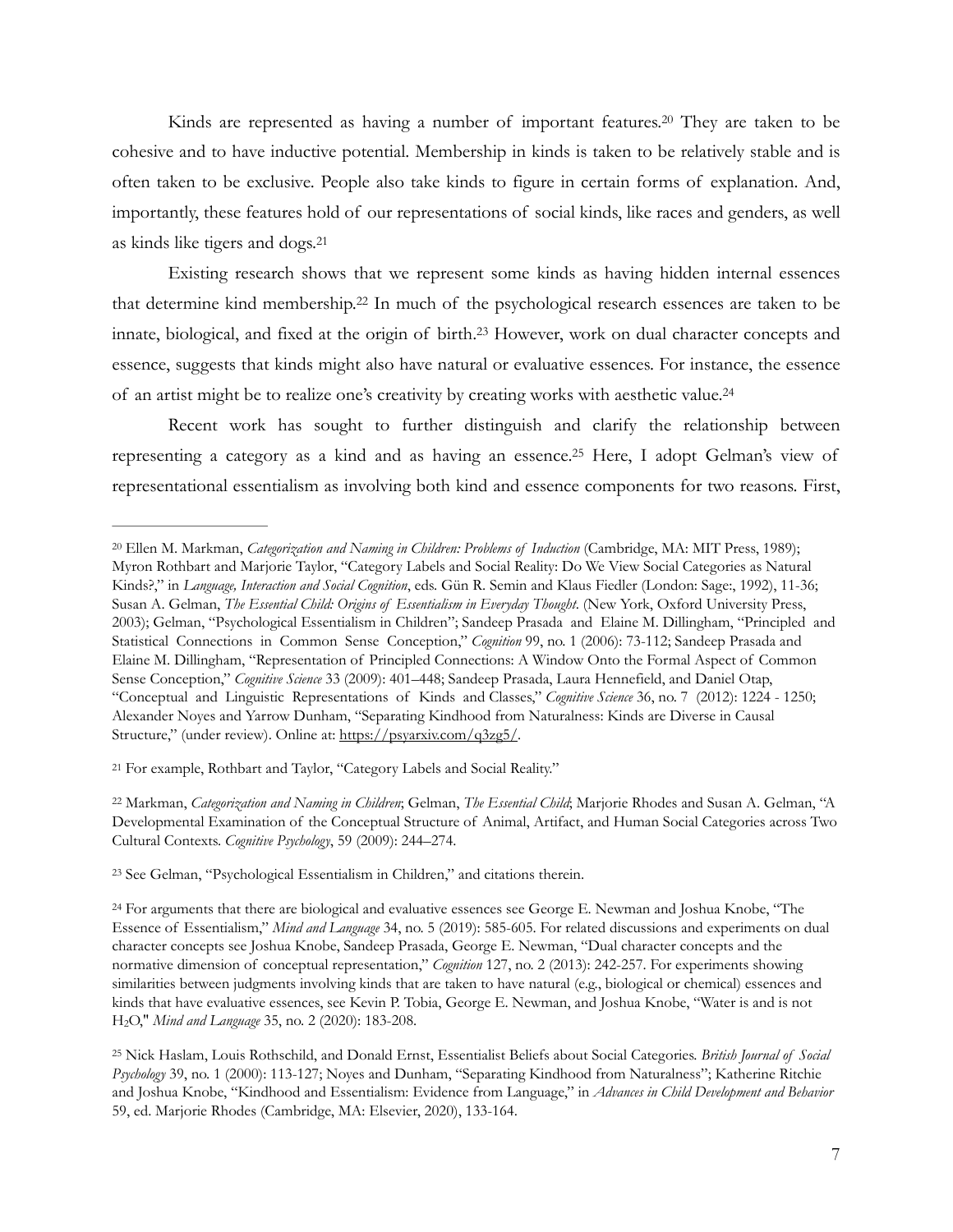there is extensive precedent in the psychological literature for doing so. Second, and more importantly for our purposes, anti-essentialist arguments have targeted both.

 Anti-essentialism as a view in critical theory is plausibly understood as an at least partially metaphysical, rather than representational, thesis. In the example that we are considering, it involves the claim that there is no underlying category-determining features shared by all and only women. Appiah argues that "in general, there isn't some inner essence that explains why people of a certain identity are the way they are."<sup>[26](#page-7-0)</sup> Here he is arguing that there fails to be an essence underlying race, gender, ethnicity, and so on. He isn't claiming that people do not *believe* that there are underlying essences.

<span id="page-7-3"></span> Haslanger's response to the Commonality Problem is also construed in metaphysical terms. She argues that a social kind with a contextually sensitive social positional nature fails to attribute an essence to kind members in the way that positing a biological or psychological essence of the kind would. Moreover, shared social position allows for significant variation. So, Haslanger argues that the view avoids the problem and meets the aims that anti-essentialism requires. This understanding of [27](#page-7-1) anti-essentialism requires us to engage in social metaphysics.

<span id="page-7-5"></span><span id="page-7-4"></span> A proponent of anti-essentialism in metaphysics can reject metaphysical essentialism, while accepting that it is an unfortunate fact that representational essentialism is true. For instance while arguing for anti-essentialism and intersectionality as tools for dismantling oppressive power structures, Grillo states "We all have the impulse to essentialize. It is built into our brains."[28](#page-7-2) This does not mean that representational essentialism is of no concern to anti-essentialist theorists. Rather, as Grillo argues, we need to attend to the ways we essentialize in order to use anti-oppressive tools successfully. Applied to ameliorative projects, we need to attend to our psychological propensity to essentialize when designing and implementing social justice tools. Would-be ameliorators must grapple with representational essentialism in ways that one *solely* concerned with offering metaphysical analyses need not. To better see how anti-essentialists have engaged with representational essentialism, let's next consider the prominent motivations for anti-essentialism.

 Some anti-essentialist arguments single out the assumption that there is a *hidden* and *intrinsic*  essence to a category—that is, they target the essence component of representational essentialism. Many of these arguments target the view that there is a biological essence underlying gender, racial,

<span id="page-7-0"></span><sup>&</sup>lt;sup>[26](#page-7-3)</sup> Kwame Anthony Appiah, *The Lies that Bind: Rethinking Identity* (New York: Liveright, 2018), 29.

<span id="page-7-1"></span><sup>&</sup>lt;sup>[27](#page-7-4)</sup> cf. Jenkins, "Amelioration and Inclusion" for arguments that the account fails to include trans women.

<span id="page-7-2"></span><sup>&</sup>lt;sup>[28](#page-7-5)</sup> Trina Grillo, "Anti-Essentialism and Intersectionality: Tools to Dismantle the Master's House," Berkeley Women's Law Journal. 10, no. 1 (1995): 16-30, 28.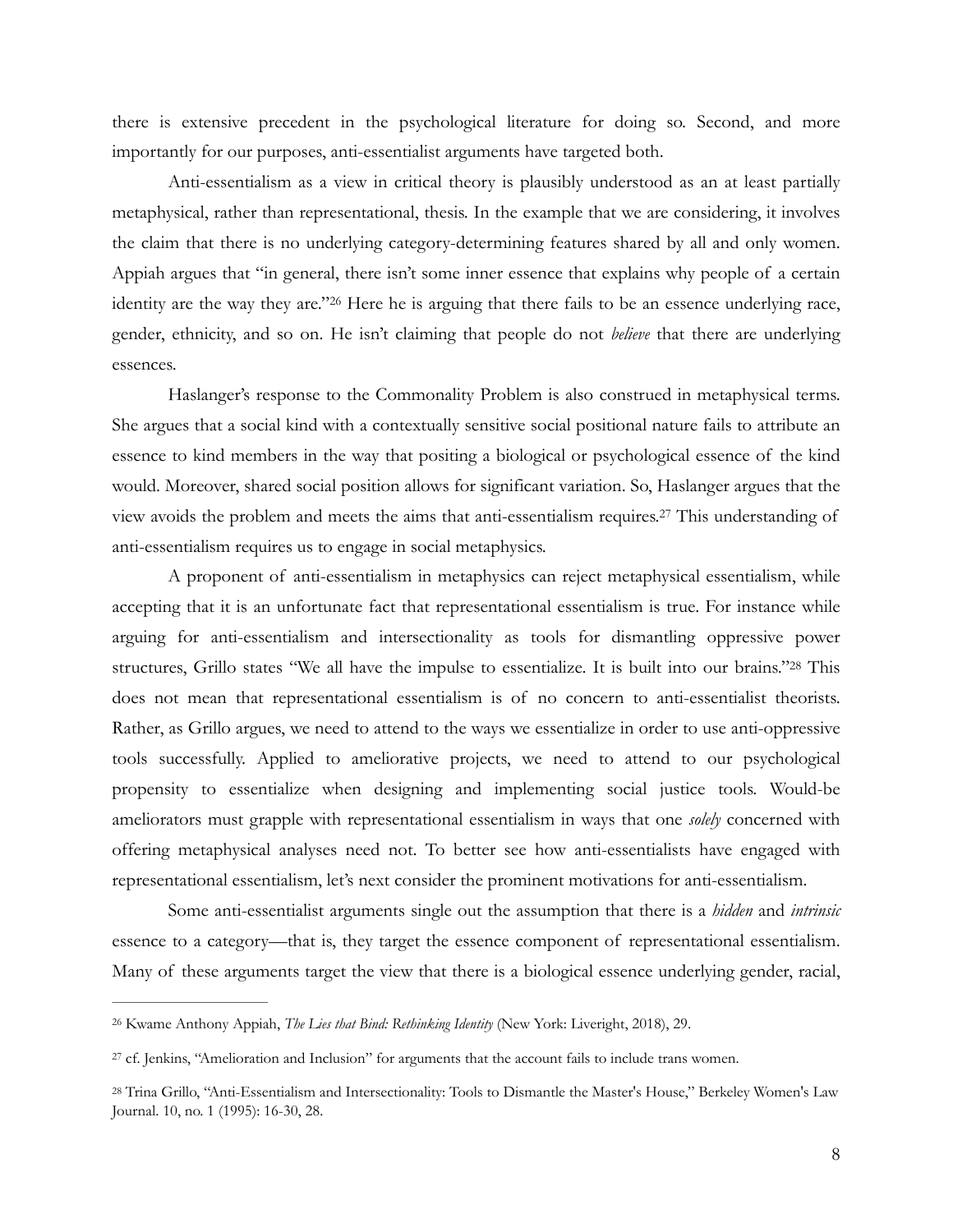<span id="page-8-9"></span><span id="page-8-8"></span>and other categories. For instance Witt calls the argument against a natural essence "the core argument" against kind essentialism.<sup>[29](#page-8-0)</sup> And Stone states "feminist thinkers often use 'essentialism' and 'biological essentialism' as interchangeable terms." [30](#page-8-1) Yet, anti-essentialist concerns go beyond arguments against biological or psychological essences. Cultural essences or other social essences determining kind membership are no less essences than those requiring particular chromosomes or genitalia.[31](#page-8-2)

<span id="page-8-11"></span><span id="page-8-10"></span> Other feminist anti-essentialist arguments target features that are associated with the kindhood component of representational essentialism. For instance, psychological research shows that inductive generalization is connected to kindhood.<sup>[32](#page-8-3)</sup> Gender essentialism has been criticized for leading to overgeneralizations. These are problematic not just in virtue of being false but, as Narayan argues, "these generalizations are hegemonic in that they represent the problems of privileged women (most often white, Western, middle-class, heterosexual women) as paradigmatic 'women's issues.'"[33](#page-8-4)

<span id="page-8-13"></span><span id="page-8-12"></span> Stability, another feature associated with the kind component of representational essentialism, has also been objected to on anti-essentialist grounds. Grillo argues that essentialism assumes "being a member of the group under discussion is a stable one, one with a clear meaning, a meaning constant through time, space, and different historical, social, political, and personal contexts."<sup>[34](#page-8-5)</sup> In arguing that gender is constituted by performance, Butler argues gender is not "a stable identity"<sup>[35](#page-8-6)</sup> and that there is no "essential and unrealized 'sex' or 'gender."<sup>36</sup> Essentialism has

<span id="page-8-15"></span><span id="page-8-14"></span><span id="page-8-0"></span>Charlotte Witt, "Anti-Essentialism in Feminist Theory," *Philosophical Topics* 23, no. 2 (1995): 321-344. [29](#page-8-8)

<span id="page-8-1"></span>Alison Stone, "Essentialism and Anti-Essentialism in Feminist Philosophy," *Journal of Moral Philosophy* 1, no. 2 (2004): [30](#page-8-9) 135-153, 138.

<span id="page-8-2"></span><sup>&</sup>lt;sup>[31](#page-8-10)</sup> Witt, "Anti-Essentialism in Feminist Theory"; Stone, "Essentialism and Anti-Essentialism"; Uma Narayan, "Essence of Culture and a Sense of History: A Feminist Critique of Cultural Essentialism," *Hypatia* 13, no. 2 (1998): 86-106.

<span id="page-8-3"></span>[<sup>32</sup>](#page-8-11) Rothbart and Taylor, "Category Labels and Social Reality"; Gelman, "Psychological Essentialism in Children"; Noyes and Dunham, "Separating Kindhood from Naturalness."

<span id="page-8-4"></span><sup>&</sup>lt;sup>[33](#page-8-12)</sup> Narayan, "Essence of Culture," 86.

<span id="page-8-5"></span><sup>&</sup>lt;sup>[34](#page-8-13)</sup> Grillo, "Anti-Essentialism and Intersectionality," 19.

<span id="page-8-7"></span><span id="page-8-6"></span><sup>&</sup>lt;sup>[35](#page-8-14)</sup> Judith Butler, "Performative Acts and Gender Constitution: An Essay in Phenomenology and Feminist Theory," *Theatre Journal* 40, no. 4 (1988): 519-531, 519.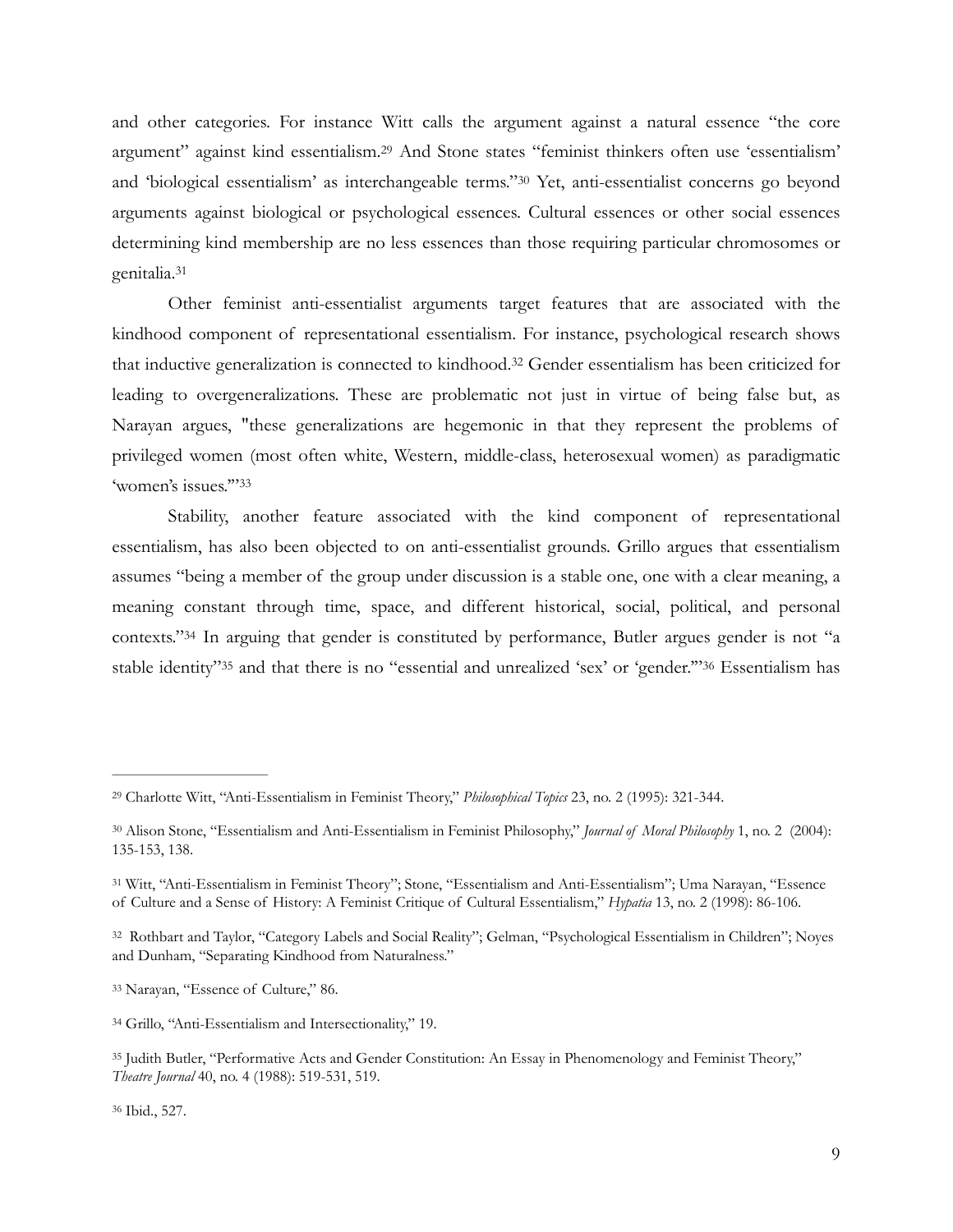<span id="page-9-4"></span>been objected to given that what is taken to be required for membership in a gender group (or racial group or  $\ldots$ ) has varied significantly across time and place, as well as within a culture.<sup>[37](#page-9-0)</sup>

<span id="page-9-5"></span> Finally, anti-essentialist arguments that rely on intersectionality also target another feature related to kindhood—exclusive membership. Anti-essentialist intersectional theorists argue that the attempt to subtract other forms of oppression "elevates white, middle-class experience into the norm, making it the prototypical experience." [38](#page-9-1) Focusing on gender obscures the way that various forms of oppression (e.g., that due to class, race, ethnicity, sexuality, disability, and so on) intersect in ways that are not merely additive.<sup>39</sup> Representational essentialism is at odds with the positions antiessentialists have advocated.

<span id="page-9-6"></span> As we have seen, not all anti-essentialist arguments target the same components of essentialism. Moreover, working to undermine one component of representational essentialism is consistent with accepting another. For instance denying that there is an underlying biological essence to a kind is consistent with accepting there is a kind with inductive potential and exclusive stable membership. Since anti-essentialist arguments have targeted both the essence and kind components of essentialism, I focus on projects with these broader aims for the time being. In Section IV I consider ways that an ameliorator might avoid pernicious forms of essentialism without avoiding essentialism full stop.

 Consider an ameliorative project with broad anti-essentialist aims. This project, like all ameliorative projects, is aimed at changing how we talk and think as a partial means to change how we behave. It might also have metaphysical aspirations. For instance, changes in how we represent or classify might have effects on behavior, expectations, and on social kinds themselves.<sup>[40](#page-9-3)</sup> Insofar as

<span id="page-9-7"></span><span id="page-9-0"></span><sup>&</sup>lt;sup>[37](#page-9-4)</sup> Elizabeth Spelman, *Inessential Woman* (Boston: Beacon Press, 1988).

<span id="page-9-1"></span><sup>&</sup>lt;sup>[38](#page-9-5)</sup> Grillo, "Anti-Essentialism and Intersectionality," 19.

<span id="page-9-2"></span>bell hooks, *Feminist Theory: From Margin to Center* (Boston: South End Press, 1981); Kimberlé Williams Crenshaw, [39](#page-9-6) "Demarginalizing the Intersection of Race and Sex: A Black Feminist Critique of Antidiscrimination Doctrine, Feminist Theory and Antiracist Politics," *University of Chicago Legal Forum* (1989): 139-167; Kimberlé Williams Crenshaw, "Mapping the Margins: Intersectionality, Identity Politics, and Violence against Women of Color," *Stanford Law Review* 43, no. 6 (1991):1241-99; Patricia Hill Collins, *Black Feminist Thought: Knowledge, Consciousness and the Politics of Empowerment* (New York: Routledge, 1990); María C. Lugones and Elizabeth V. Spelman, "Have We Got a Theory for You! Feminist Theory, Cultural Imperialism, and the Demand for "The Woman's Voice"," *Women's Studies International Forum* 6, no. 6 (1983): 573-81.

<span id="page-9-3"></span>Ian Hacking, "The Looping Effects of Human Kinds," in *Symposia of the Fyssen Foundation. Causal cognition: A* [40](#page-9-7) *Multidisciplinary Debate,* eds. Dan Sperber, David Premack, and Ann James Premack (New York: Clarendon Press/Oxford University Press, 1995), 351-394; *Ian Hacking, The Social Construction of What?* (Cambridge, MA: Harvard University Press, 2000); Sally Haslanger, "Ontology and Social Construction," *Philosophical Topics* 23, no. 2 (1995): 95-125; Rachel Cooper, "Why Hacking is Wrong about Human Kinds," *The British Journal for the Philosophy of Science* 55, no. 1 (2004): 73-85; Ron Mallon, *The Construction of Human Kinds* (Oxford: Oxford University Press, 2016).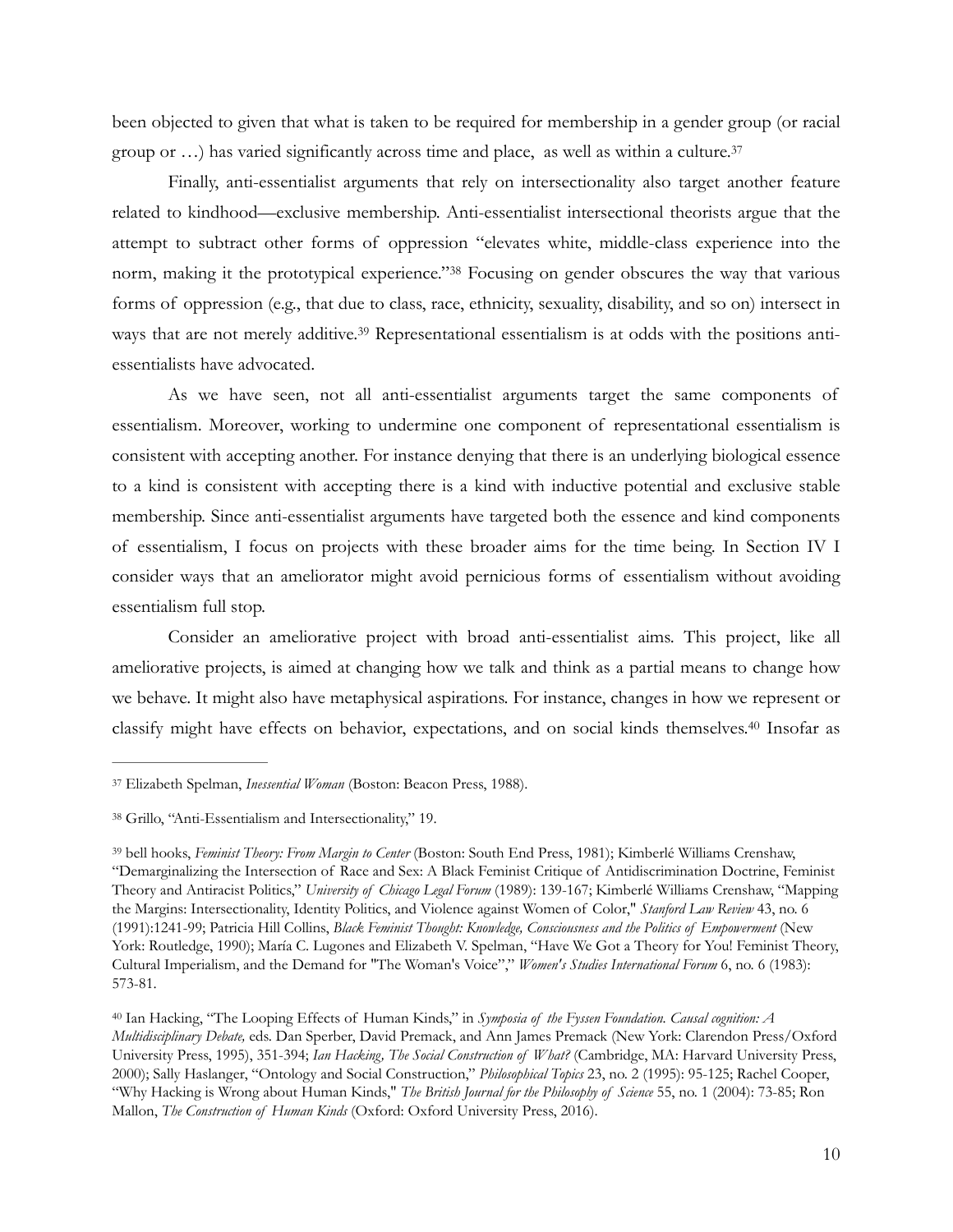<span id="page-10-3"></span>either the existence or nature of a social kind depends on our representations, changes in representations can have metaphysical effects.<sup>[41](#page-10-0)</sup> In the first instance, however, anti-essentialist ameliorative projects are aimed at undermining representational essentialism. For an ameliorative project (rather than a theory in social metaphysics) to meet its socio-political anti-essentialist ends, representational essentialism must be combatted. Let's now turn to further support for the view that nouns trigger representational essentialism.

## **II. The Distinction Between Nouns and Adjectives**

<span id="page-10-4"></span>Data from psychology and semantics show that nouns and adjectives elicit a widespread difference in essentializing. Much of the focus in the current literature has been on generics like 'women are emotional.<sup>'[42](#page-10-1)</sup> Here I motivate a broader view—nouns as a lexical category essentialize in ways that adjectives do not. In order to keep our inquiry focused, I center our examination on predicate adjectives and predicate nominals (like in examples 1b-4b above). In addition to allowing for more careful tests to be run, the particular case study is interesting as the distinction between predicate adjectives and nominals has overwhelmingly been elided by semantic theories.<sup>[43](#page-10-2)</sup> After presenting data I motivate that the evidence for a difference between predicate adjectives and nominals extend to adjectives and nouns more generally.

<span id="page-10-5"></span><span id="page-10-0"></span><sup>&</sup>lt;sup>[41](#page-10-3)</sup> There is extensive debate about the ways and extent to which social kinds depend on representations. Some hold that representations or collective acceptance are crucial to constructing social kinds. See, e.g., Mallon, *The Construction of Human Kinds*; John Searle, *Making the Social World: The Structure of Human Civilization* (Oxford: Oxford University Press, 2010). Others argue that at least some social kinds can exist without representations of that kind itself or in ways that do not involve mind-dependence at all. See, e.g., Amie Thomasson, "Social Entities," in *Routledge Companion to Metaphysics*, eds. Robin Le Poidevin, Peter Simons, Andrew McGonigal, and Ross P. Cameron (London: Routledge 2009), 545-554; Muhammad Ali Khalidi, "Three Kinds of Social Kinds," *Philosophy and Phenomenological Research* 90, no. 1 (2015): 96-112; Rebecca Mason, "Against Social Kind Anti-Realism," *Metaphysics* 3, no. 1 (2020). The degree to which projects that successfully ameliorate concepts/expressions will have metaphysical effects depends on what relationships hold between representations and kinds. For further relevant discussion see Ásta [published under "Ásta Sveinsdóttir"], "Social Construction," *Philosophy Compass* 10, no. 12 (2015): 884-892; Rebecca Mason, "The Metaphysics of Social Kinds," *Philosophy Compass* 11, no. 12 (2016): 841-850.

<span id="page-10-1"></span>Foster-Hanson et al., "How Does Generic Language Elicit Essentialist Beliefs?"; Rhodes, et al., "Cultural [42](#page-10-4) Transmission of Social Essentialism."

<span id="page-10-2"></span><sup>&</sup>lt;sup>[43](#page-10-5)</sup> Ariel Cohen, "Generics and Mental Representations," *Linguistics and Philosophy* 27 (2004): 529–556; Kai von Fintel and Irene Heim, *Intensional Semantics*. (Lecture Notes, 2011); Irene Heim and Angelika Kratzer, *Semantics in Generative Grammar* (Malden, MA: Blackwell, 1998); Richard Montague, "The Proper Treatment of Quantification in Ordinary English," in *Approaches to Natural Language*, eds. Jaakko Hintikka, Julius Moravcsik, and Patrick Suppes (Dordrecht, Holland: Reidel 1973), 221-242.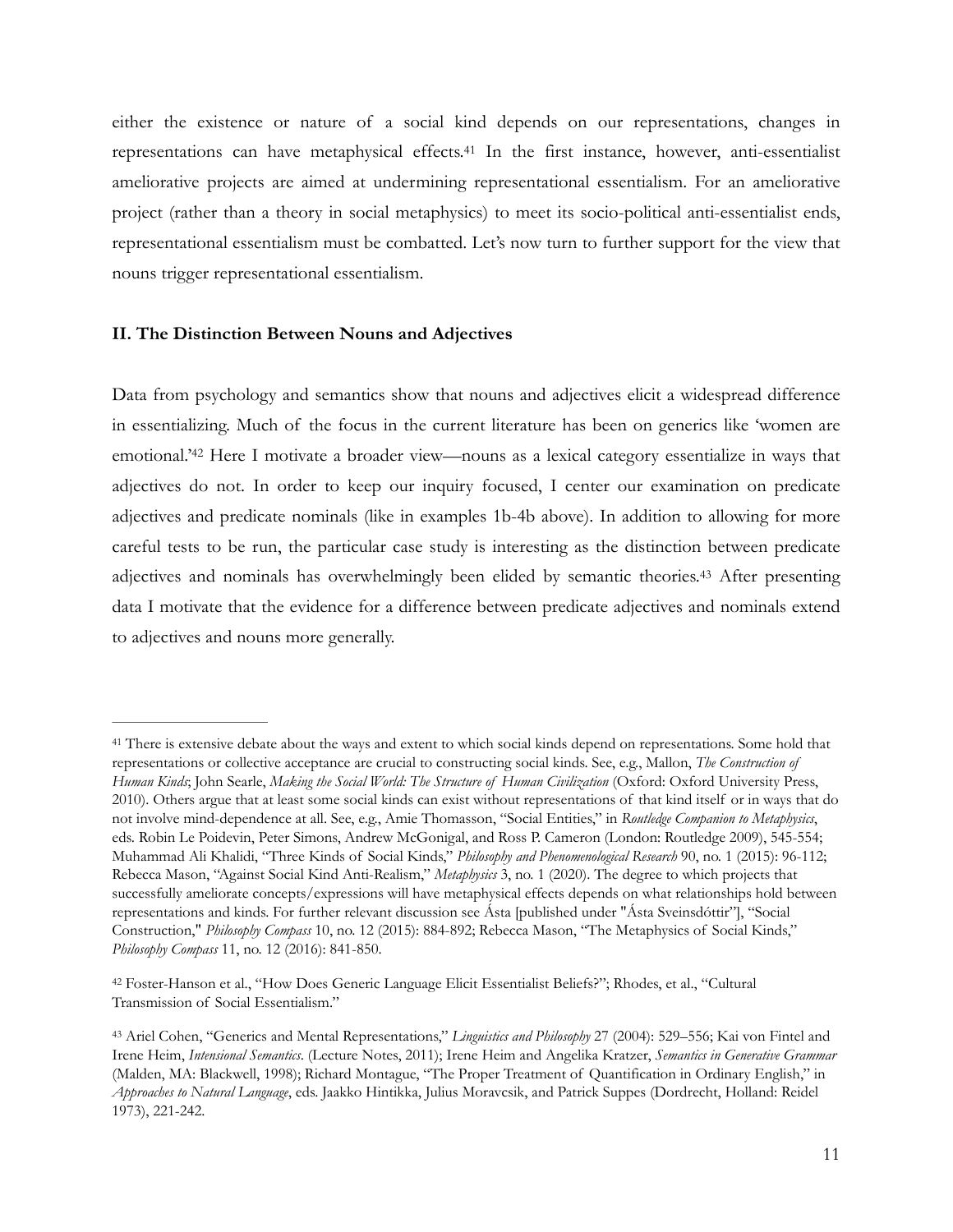#### **IIa. Evidence from Cognitive Psychology**

<span id="page-11-4"></span>Experiments in cognitive and developmental psychology reveal that expression types can affect the extent to which people engage in essentialist thinking. When a noun rather than adjective is used, both children and adults draw more robust inferences and judge features to be more inheritable, persistent, and explanatory. Using nouns to label, rather than adjectives to describe, can have significant cognitive effects. Psychologists Bigler and Liben hypothesize that "the mere act of categorization triggers processes involved in the construction of social stereotypes."<sup>[44](#page-11-0)</sup> Gelman argues "language that is used to express membership in a category can influence children's judgments about that category" and that "[c]ount nouns imply that a category is relatively more stable and consistent over time and contexts than adjectives or verbal phrases."[45](#page-11-1) While she takes representational essentialism to likely be ingrained in human cognition, using nouns strengthens essentialist thinking.

<span id="page-11-7"></span><span id="page-11-6"></span><span id="page-11-5"></span> Studies have shown that children draw richer inferences in conditions when a noun is used (e.g., 'bird') than in conditions when adjectives are used (e.g., 'sleepy').<sup>46</sup> In a study involving 2-yearold children, Gelman and Coley found that children were more apt to rely on nominal labels than superficial similarities in appearance to draw inferences about atypical looking members of a kind (e.g., dodo birds, pterodactyls).<sup>[47](#page-11-3)</sup> For example, when a child was shown a picture of a pterodactyl and told "This is a dinosaur" they were more apt to think it would share properties with other dinosaurs, even though it appeared to be much more similar to a bird. In trials without any label, children inferred that the pterodactyl was likely to be similar to birds. In contrast using adjectival labels like "sleepy" and "wide awake" did not elicit the same inferential behavior. Rather, in these conditions children relied on similar appearances as they did in the no label cases.

<span id="page-11-0"></span>Rebecca S. Bigler and Lynn S. Liben, "Developmental Intergroup Theory: Explaining and Reducing Children's Social [44](#page-11-4) Stereotyping and Prejudice," *Current Directions in Psychological Science*. 16, no. 3 (2007): 162-166, 164.

<span id="page-11-1"></span><sup>&</sup>lt;sup>[45](#page-11-5)</sup> Gelman, "Psychological Essentialism in Children," 407.

<span id="page-11-2"></span><sup>&</sup>lt;sup>[46](#page-11-6)</sup> Susan A. Gelman and Ellen M. Markman, "Young Children's Inductions from Natural Kinds: The Role of Categories and Appearances," *Child Development* 58 (1987): 1532-1541; Susan A. Gelman and John D. Coley, "The Importance of Knowing a Dodo is a Bird: Categories and Inferences in 2-year-old Children," *Developmental Psychology* 26 (1990): 796-804; Sandra R. Waxman, "Linguistic Bias and the Establishment of Conceptual Hierarchies: Evidence from Preschool Children," *Cognitive Development* 5 (1990): 123-150; Vikram K. Jaswal and Ellen M. Markman, "Children's Acceptance and Use of Unexpected Category Labels to Draw Non-obvious Inferences," in Proceedings of the 24th Annual Conference of the Cognitive Science Society, eds. Wayne D. Gray and Christian Schunn (Mahwah, NJ: Erlbaum, 2002), 500-505; Susan A. Graham, Cari S. Kilbreath, and Andrea N. Welder, "Thirteen-month-olds Rely on Shared Labels and Shape Similarity for Inductive Inferences," Child Development 75 (2004): 409–427.

<span id="page-11-3"></span>[<sup>47</sup>](#page-11-7) Gelman and Coley, "The Importance of Knowing a Dodo is a Bird."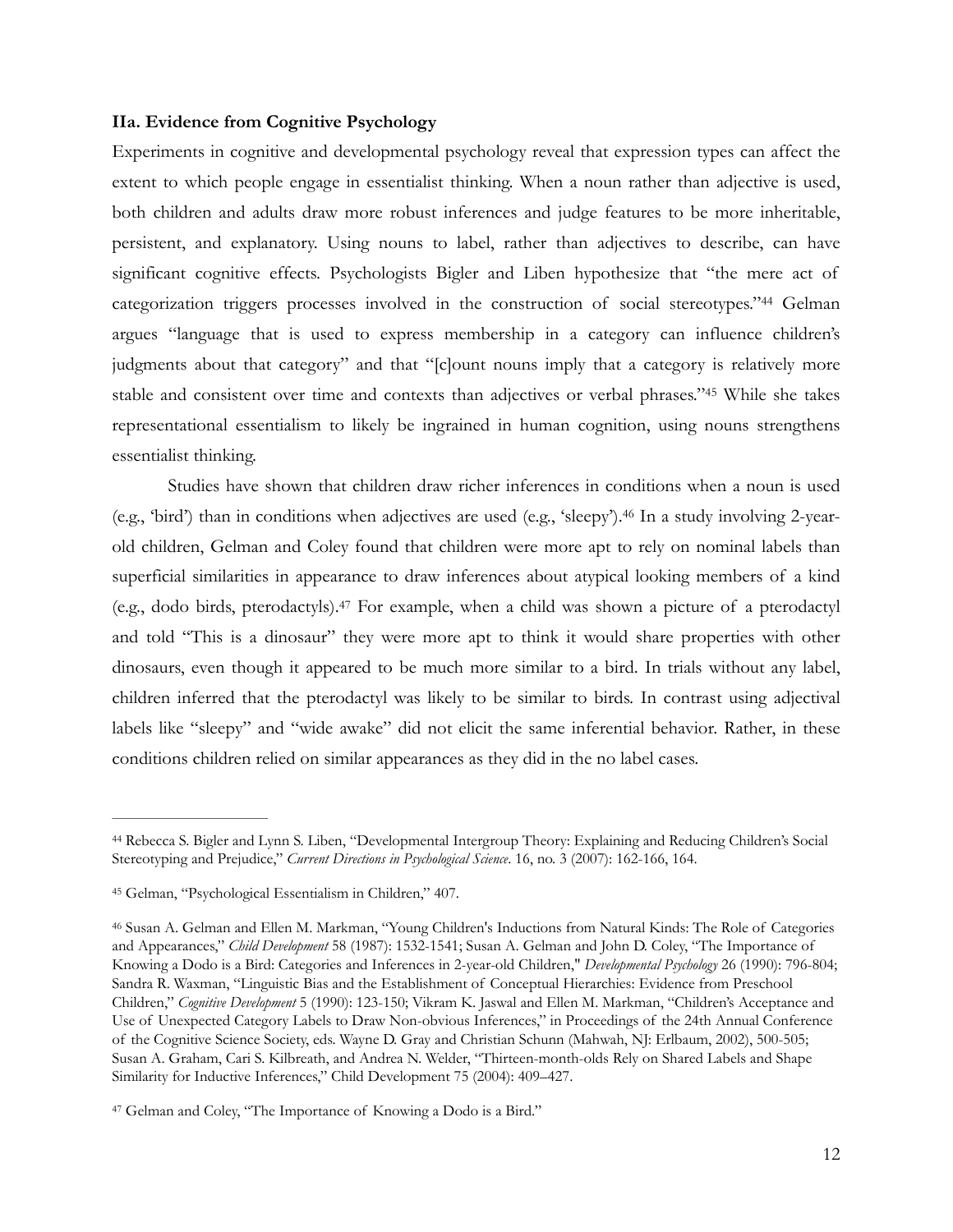To test the differences in the strength of import of predicate nominals and predicate adjectives, Markman and Smith ran studies involving college students.<sup>[48](#page-12-0)</sup> In their studies, they presented participants with pairs like 5.

# 5. a. John is liberal.

# <span id="page-12-7"></span><span id="page-12-6"></span>b. John is a liberal.

Participants were asked to choose which of the two seemed "to be a stronger or more powerful statement about the person" and rate the difference on a scale. They were then asked to write down "any ideas they had about what accounted for the differences they perceived."<sup>[49](#page-12-1)</sup> Overall, the statements with predicate nominals were chosen far more than those with predicate adjectives as the stronger of the pair. In describing the difference participants reported that the adjective seemed like just "one trait of the individual" and like a "causal observation" that held "sometimes but not always."<sup>[50](#page-12-2)</sup> In contrast students reported that the nominal construction "implies [the trait is] a major part of his life", is "like a name tag," and involves "admittance to a select … group."[51](#page-12-3)

<span id="page-12-8"></span> To test whether the nominal form or specific lexical knowledge is eliciting robust inferential judgments, Gelman and Heyman conducted experiments using novel predicate nominals.<sup>[52](#page-12-4)</sup> They tested children to determine whether judgments about persistence and resilience, were affected by nominal and habitual verbal constructions. They used examples like in 6.

6. a. Rose eats carrots whenever she can.

<span id="page-12-10"></span><span id="page-12-9"></span>b. Rose is a carrot-eater.

Children took carrot-eating to be more persistent and resilient (e.g., maintained even with family disapproval) when nominals as in 6b, rather than habituals as in 6a were used. Since *carrot-eater* is not a noun that the children were previously familiar with, they argued that the data show "children were not retrieving rote meanings, but rather made use of a general rule that they applied to these novel noun phrases.["53](#page-12-5)

<span id="page-12-2"></span> $50$  Ibid.

<span id="page-12-3"></span> $51$  Ibid.

<span id="page-12-11"></span><span id="page-12-0"></span>Studies reported in Markman, *Categorization and Naming in Children*, 123-125. For similar studies see Andrea [48](#page-12-6) Carnaghi, Anne Maass, Sara Gresta, Mauro Bianchi, Mara Cadinu, and Luciano Arcuri, "Nomina Sunt Omina: On the Inductive Potential of Nouns and Adjectives in Person Perception," *Journal of Personality and Social Psychology* 94 (2008): 839-859.

<span id="page-12-1"></span>Markman, *Categorization and Naming in Children*, 123. [49](#page-12-7)

<span id="page-12-5"></span><span id="page-12-4"></span>[<sup>52</sup>](#page-12-10) Susan A. Gelman and Gail D. Heyman, "Carrot-Eaters and Creature-Believers: The Effects of Lexicalization on Children's Inferences About Social Categories," *Psychological Science* 10, no. 6 (1999): 489–493.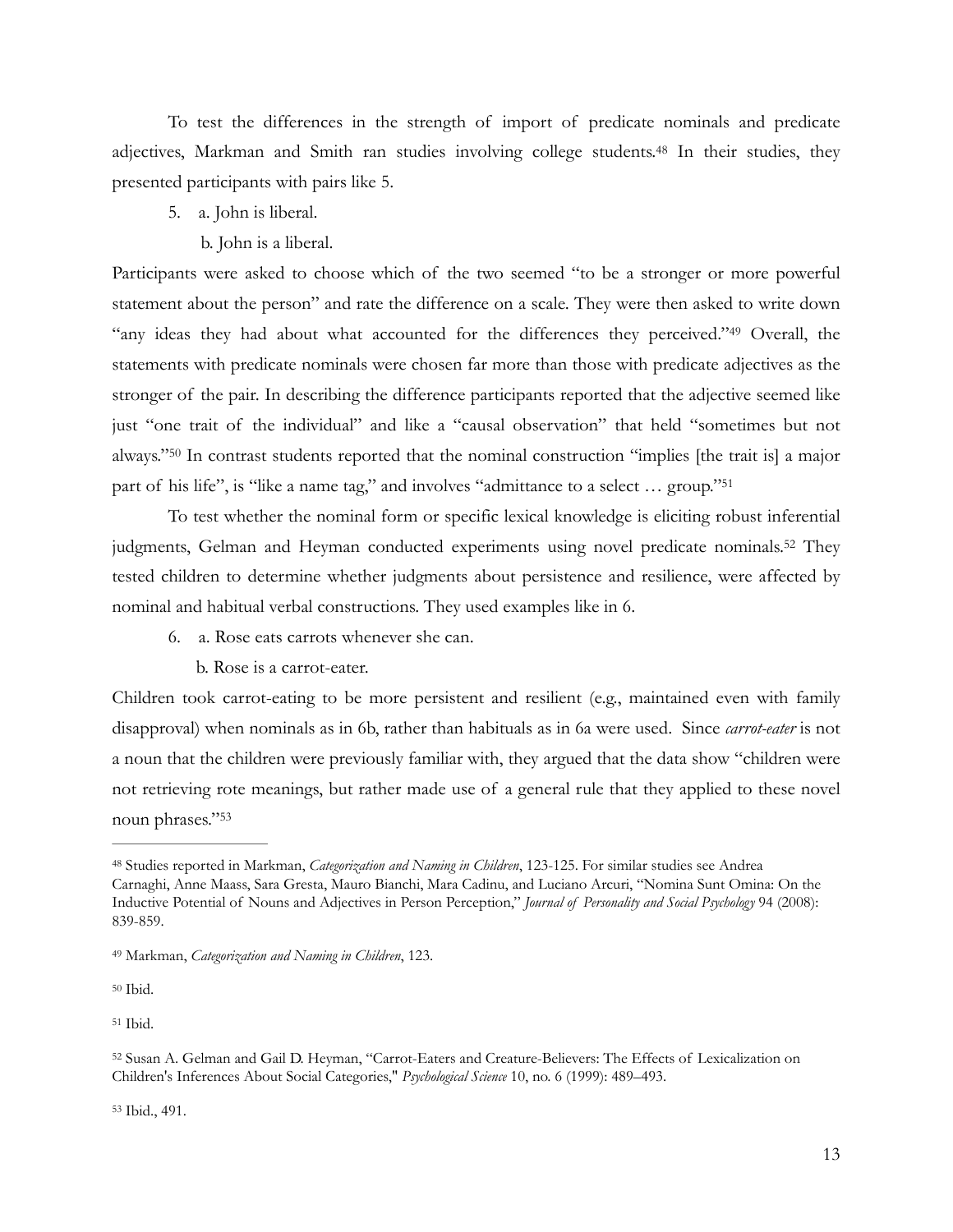Experimental evidence shows that nouns have systematic effects on the judgments and inferences children and adults are apt to draw about category members. Data also reveal that the differences in inferential judgments from predicate nominals and predicate adjectives that we relied on in the pairs in 1-4 are robust and, importantly, that the phenomenon is productive. To further support the distinction, in the next two sections I consider linguistic data involving predicate adjectives and predicate nominals.

## **IIb. Contrastive Data**

First, let's consider the way a predicate adjective or predicate nominal might be used in a conversational exchange like in 7.

7. A: Is Linnea a blonde?

B: Well, she is blonde, but I wouldn't say she is **a** blonde.

In the exchange, B avoids an outright *yes*- or *no*-answer. Instead, she hedges using "well" and noting that she wouldn't use the nominal "a blonde" to label Linnea (and perhaps also the stronger claim that she wouldn't use it to label anyone at all). If B were to agree outright, it seems she would commit to something stronger than that Linnea is flaxen-haired, for instance that there is some nature blonde people share or that Linnea has certain stereotypical qualities that are associated with the group. Note also, that if B were to give an explicit negative answer, B would be committing herself to the claim that Linnea is not blonde. If Linnea is blonde and B is being cooperative, she would not want to give an explicit negative answer. In contrast, the conversational pattern in 8 does not require the same hedging in order to avoid essentializing, categorizing, or generalizations.

- 8. A: Is Linnea blonde?
	- B: Yes, she is.

In fact, if B were to follow up in 8 with "but I wouldn't say she is **a** blonde," it would sound fairly odd, as that was not at issue given A's utterance.

 Outside of conversational exchanges, data show that constructions involving predicating an adjective of a subject while, in the same breathe, denying that the nominal holds of them are felicitous.

<span id="page-13-1"></span>9. George is conservative, but not **a** conservative[.54](#page-13-0)

<span id="page-13-0"></span>William F. Buckley, Jr. described George W. Bush in this way. Another similar example can be found in a biography of [54](#page-13-1) the British Cold War spy, Jeremy Wolfenden. Sebastian Faulks, *The Fatal Englishman* (London: Vintage Books, 1997). There it is reported that a schoolmate told him to "Be queer, but not *a* queer". Idid., 222.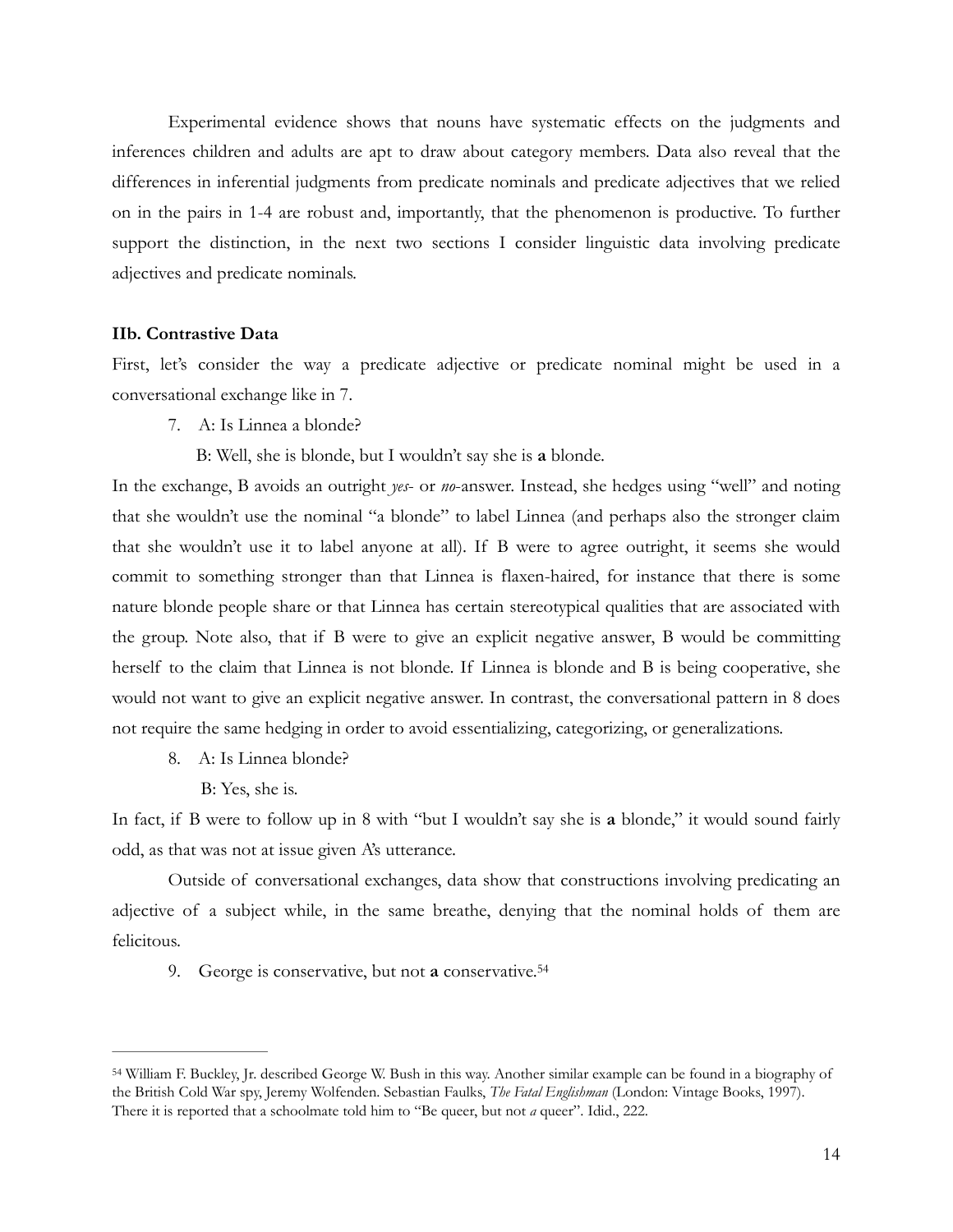In contrast, attributing and then denying an adjective or a nominal as in 10-11 sounds at least somewhat infelicitous if not straightforwardly contradictory.

- 10. # George is conservative, but not conservative.
- 11. # George is a conservative, but not a conservative.

# **IIc. Cancellation Data**

Finally let's consider the extent to which inferences from predicate nominals can be explicitly canceled. The speaker of 12 is apparently trying to cancel something with the second clause.

#### 12. He's a queer, but I like queers!

They might be attempting to cancel the inference between being queer and meeting some stereotypes, or between having some negative features because one is queer, but the inference from the first clause of 12 to there being a group that has persistent explanatory qualities is not canceled. That is, the speaker of 12 is not denying that there is a category or kind that is a stable locus for inferential judgments. One can imagine the speaker following up 12 with a list of features they take queer folks to share, but which they take to be positive. Suppose one explicitly attempts to cancel the inference that there is a group one is categorizing the person in as in 13.

13. ?? She's a female, but females are not a group with shared explanatory characteristics. 13 is strange, in part, because the first clause strongly elicits the judgment that females *do* share some persistent explanatory traits. In some contexts a variant of 13 might be more acceptable. For instance, suppose we're in a context in which job candidate's are being discussed. Someone is speaking about candidates as "females." Someone might express frustration and utter 13 or 13'.

<span id="page-14-2"></span> 13'. ?? She's a female, but there is nothing more to being **a** female than being female. In some contexts cancellation might be possible, but it is not easy.[55](#page-14-0)

<span id="page-14-3"></span> The evidence considered in *IIa-IIc* shows that the distinction between predicate nominals and predicate adjectives is robust.<sup>[56](#page-14-1)</sup> In general, sentences of the form  $\epsilon$  is an F' elicit the inference that there is a kind or group, Fs, with shared, stable, and explanatory features. I'll call inferences of the form 'Fs share further traits that are explanatory and stable' *essentializing inferences.* Nouns vary widely in the specific features, stereotypes, negative/positive valence, and so on that are brought to mind. There are clearly differences in saying someone is a doctor, a New Yorker, or a Black. Yet, each is plausibly stable and is taken to have inductive and explanatory potential. While we do not take New

<span id="page-14-0"></span>[<sup>55</sup>](#page-14-2) Thanks to Matt Teichman for this example.

<span id="page-14-1"></span>For further evidence and development of a semantics for these constructions, see Katherine Ritchie, "Essentializing [56](#page-14-3) Inferences" (manuscript).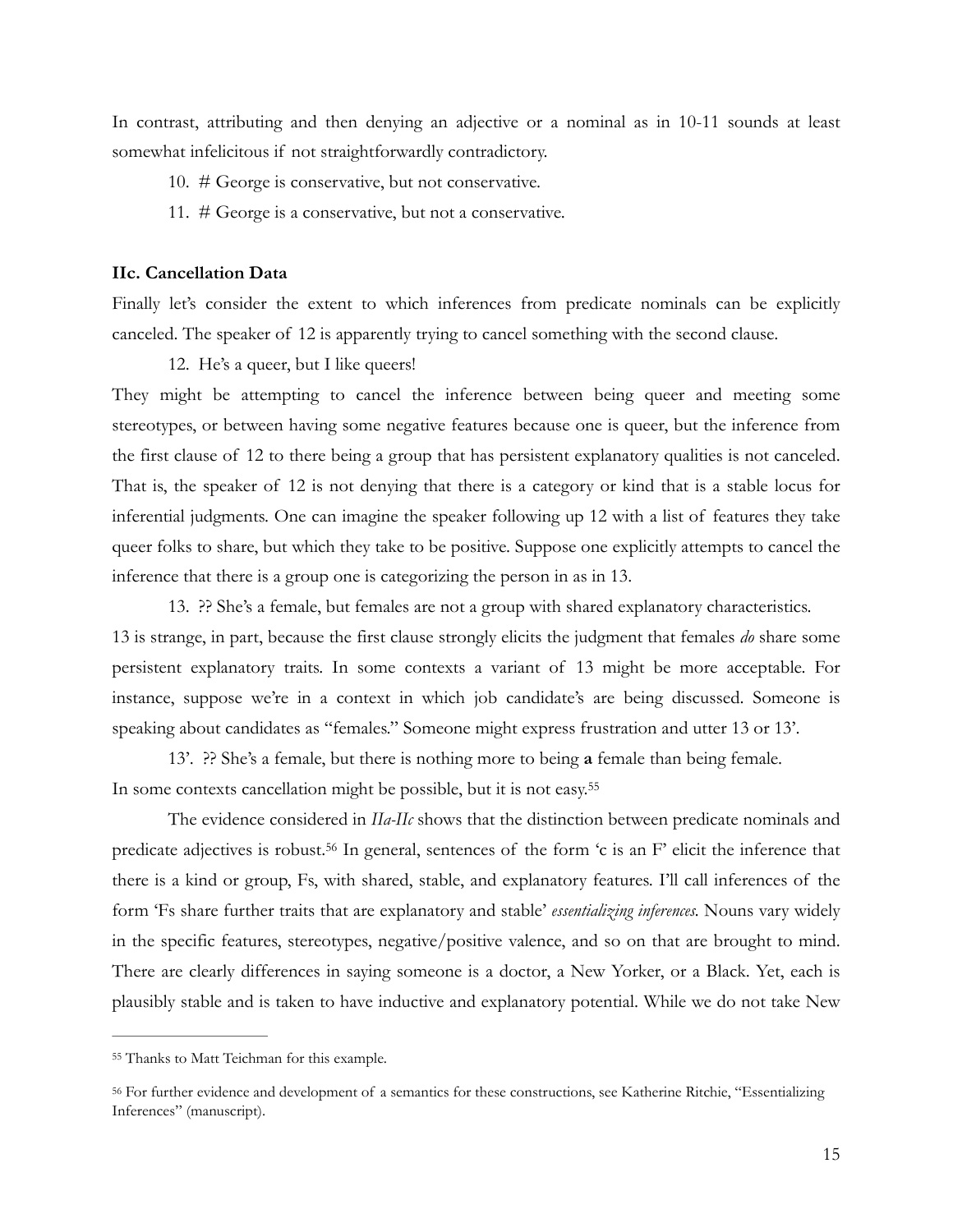Yorkers to be a biological category, many do take them to be fast walkers and to overpay for housing. The claim being made here is that the use of nouns encourages representational essentialist thinking in at least this general form. We infer that there is more to being *an F* than just being *F.*[57](#page-15-0)

While I have focused primarily on nouns and adjectives in predicate position, much of the data supports the stronger view that nouns as a lexical category are poised to essentialize in a way that adjectives are not.<sup>[58](#page-15-1)</sup> Data from cognitive and developmental psychology, including many of the studies reported on in *IIa,* do. Generics like 14 and 15 support the broader view as well.

- <span id="page-15-4"></span><span id="page-15-3"></span>14. Women are nurturing.
- 15. Pigs like mud.

Quantified statements like in 16 and 17 also seem to reinforce essentialist thinking. They too involve labeling people as members of social groups

- 16. A queer wrote the best paper in my class.
- <span id="page-15-5"></span>17. Ten blondes are in that store.

Data show that statements with high proportion quantifiers like in 18 also elicit essentialism[.59](#page-15-2)

- ii. A: He's an idiot.
	- B. No, he's just idiotic.

The felicity differences can be explained by the fact that nouns as a lexical category are poised to essentialize. Thanks to Uriah Kriegel for pressing me on this point.

<span id="page-15-1"></span><sup>[58](#page-15-4)</sup> Here I have also focused only on English data. Not all languages include articles, like the indefinite article *a* that marks the difference in surface form between English predicate adjectives and predicate nominals. Distinct lexical categories for nouns and adjectives are, however, widely held to be universal amongst human languages. In languages without articles, different data would be needed to reveal the divergent effects of nouns and adjectives. For example, see Sylvie Graf, Michal Bilewicz, Eerika Finell, and Daniel Geschke, "Nouns Cut slices: Effects of Linguistic Forms on Intergroup Bias," *Journal of Language and Social Psychology,* 32, no. 1 (2013): 62–83. In these studies, Graf et al. examined the effects using nouns or adjectives for nationality had on inter-group bias. To allow for similar conditions across subjects, some of whom spoke languages with articles (e.g., German), some of whom spoke languages without articles (e.g., Finnish), they used stimuli which used different punctuation. For instance, the nationality term must be interpreted as a noun in stimuli of the form *a Finn, a painter* (in Finnish: *suomalainen, taidemaalari*) while an adjectival interpretation is required in forms like *a Finnish painter* (in Finnish: *suomalainen taidemaalari*). They found that expressing nationality with a noun augmented in-group bias more than expressing it with an adjective. I thank an anonymous associate editor for pressing me on this point.

<span id="page-15-2"></span><sup>[59](#page-15-5)</sup> Elena Hoicka, Jennifer Saul, Eloise Prouten, Laura Whitehead, and Rachel Sterken. 2018. "Language Signalling High Proportions, Not Just Generics, Leads to Essentializing for Novel Social Kinds," (under review). doi:10.31234/[osf.io/](http://osf.io/xe6sj) [xe6sj](http://osf.io/xe6sj).

<span id="page-15-0"></span><sup>&</sup>lt;sup>[57](#page-15-3)</sup> Some adjectives can represent features as essential (e.g., human, intelligence). So, one might ask, what are *nouns* really doing? My claim is not that language essentializes if and only if it involves nouns. Rather the claim is that nominals elicit stronger judgments of persistence, resilience, stability, explanatoriness, coherence, and so on. Given world knowledge, some adjectives might lead to very high judgments on these features as well. Yet, even in cases in which an adjective might be taken to be essential and to have a biological basis, nominals convey something stronger and more stable. For instance, consider i and ii.

i. A: He's idiotic.

B: ?? No, he's just an idiot.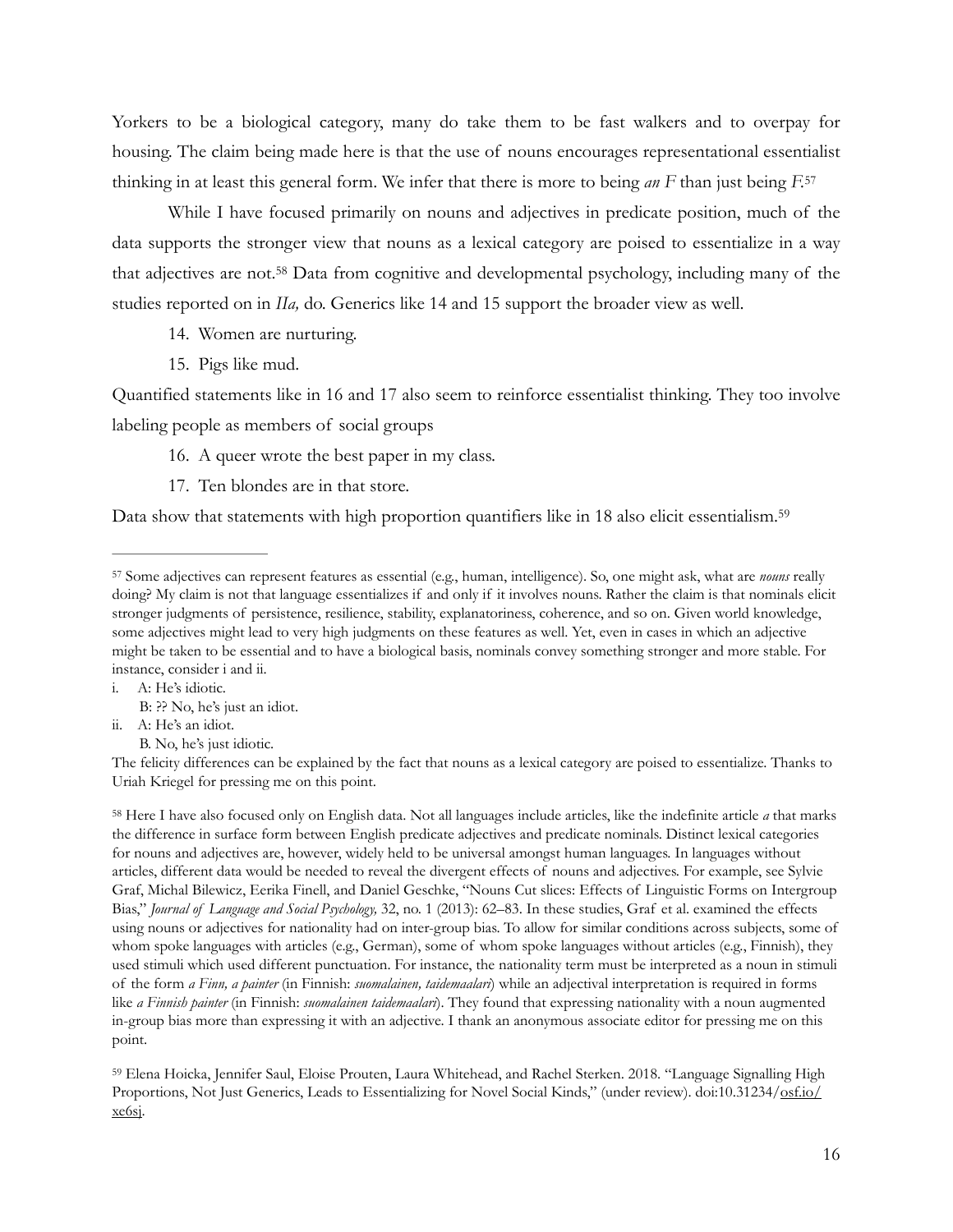<span id="page-16-5"></span><span id="page-16-3"></span>18. Many / Most Zarpies love to eat flowers.

Moreover, Leslie and Gelman have also found that quantified statements are often recalled as generics, further bolstering the idea that the use of nouns bound by quantifiers essentialize.<sup>60</sup>

<span id="page-16-4"></span>Essentialist thinking is not elicited to the same degree by each and every noun. Evidence shows that nouns for natural kinds and social kinds tend to license stronger inferences than those for artifacts.<sup>[61](#page-16-1)</sup> There are also variations in the extent to which we essentialize when presented with nouns for human kinds. For instance, Newman and Knobe argue that we represent social categories like scientists and friends, but not waiters and bus drivers, as having essences. $62$  The general form of essentializing inferences allows for significant variability. It does not require that one have robust stereotypes, negative affect toward the kind, or that one posit a biological essence. Rather, it involves nouns being used for categories that are viewed as kinds and that kinds are taken to have shared, stable, and explanatory features. There is good psychological and linguistic evidence for a close connection between nouns and essentializing.

 We now have the first two components needed for my argument. We have homed in on our target class of ameliorative projects—anti-essentialist projects that aim to ameliorate nouns. We also have evidence showing a robust connection between nouns and representational essentialism. Next I turn to the problem these ameliorative projects must confront.

#### **III. The Effects of Representational Essentialism on Ameliorative Projects**

The data in the last sections showed that nominals and their conceptual correlates elicit essentialist thinking. They signal that there is a kind that is cohesive, homogenous, has inductive potential, and so on. The form of the essentializing inferences I suggested was general—'Fs share further traits that are explanatory and stable.' Changing the *content* of a particular expression, won't change its connection to representational essentialism. Further, we saw that the pattern is productive (e.g., in the example with *carrot-eater*). It does not rely on particular stereotypes or characteristics. Rather, it is the use of the nominal itself that underpins essentializing. In asking us to revise the content of expressions or concepts while retaining nominal/labeling terminology, we will continue to be poised to essentialize.

<span id="page-16-0"></span><sup>&</sup>lt;sup>[60](#page-16-3)</sup> Sarah-Jane Leslie and Susan A. Gelman, "Quantified Statements are Recalled as Generics," *Cognitive Psychology* 64 (2012): 186–214.

<span id="page-16-1"></span>Gelman, *The Essential Child*. [61](#page-16-4)

<span id="page-16-2"></span>[<sup>62</sup>](#page-16-5) Newman and Knobe, "The Essence of Essentialism."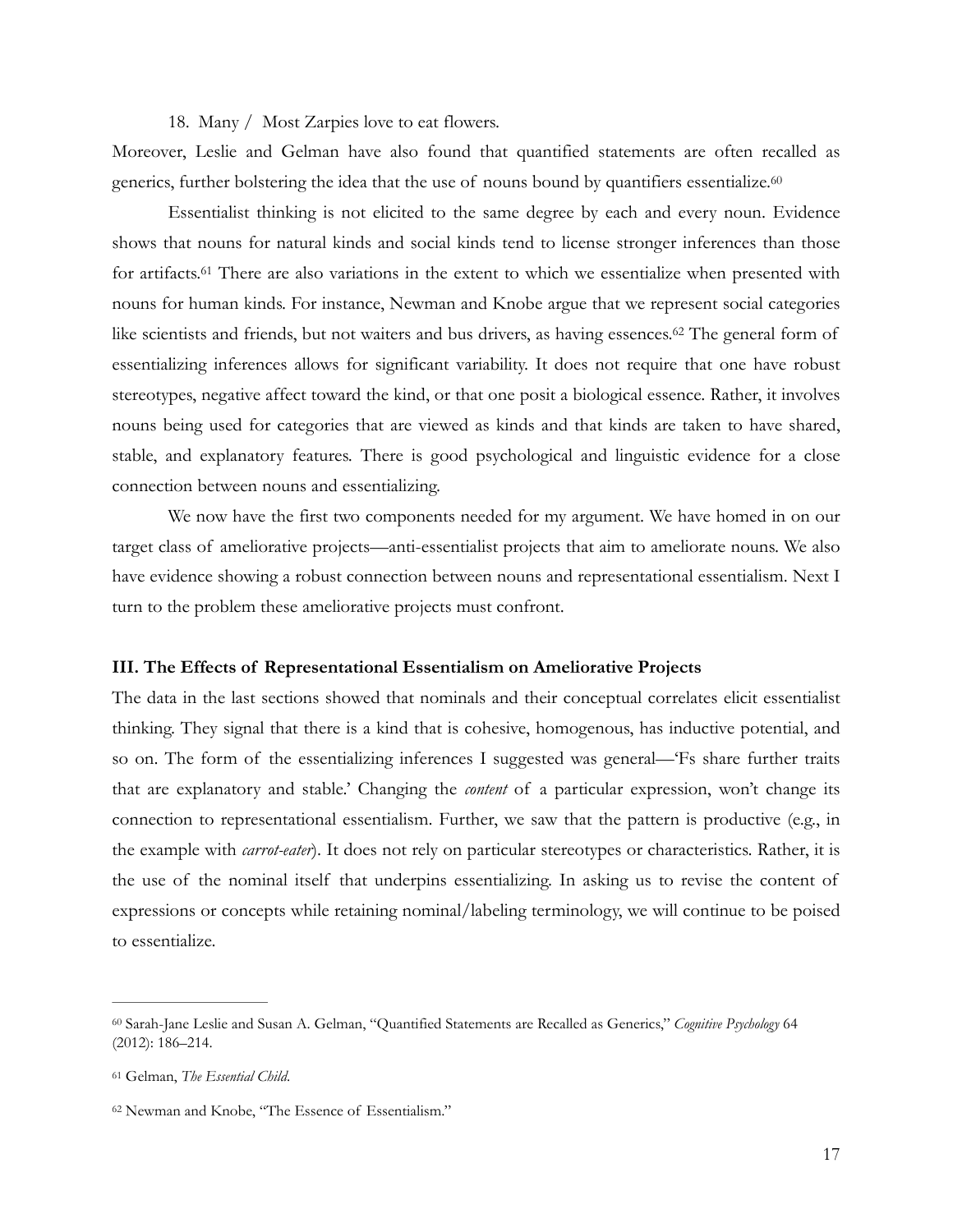The sorts of representational devices ameliorators focus on make the problem more pressing. Using nouns to label someone as a woman or a Black person or a queer or … can underscore the idea that that is what the person is. That being a woman or a Black person or ... underlies the person's very nature and explains their aptitudes, preferences, and behavior. This can undermine the person's agency; it can dehumanize. It also brings to salience membership in a socially subordinate group, perhaps serving to motivate further domination or cruelty.<sup>[63](#page-17-0)</sup>

<span id="page-17-6"></span><span id="page-17-5"></span> Note that the worry I am advancing is not the general claim that identity-based political projects essentialize. Many have argued that appeals to identity categories are essentialist, exclusionary, inherently tied to oppression, and, consequently, that appealing to such categories is antithetical to achieving social justice aims. For instance, Butler argues "the category of 'women', the subject of feminism, is produced and restrained by the very structures of power through which emancipation is sought."<sup>[64](#page-17-1)</sup> Bettcher argues that some "radical feminists ... lapse into essentialist appeals to chromosomes as the invariant determinants of  $sex." 65$  $sex." 65$  $sex." 65$  Some theorists take these essentialist worries to doom identity politics.<sup>[66](#page-17-3)</sup> Others defend identity-based projects arguing that standpoints need not essentialize, that anti-essentialist intersectionality can be promoted, and that identity politics can involve transformative and resistant identities.<sup>[67](#page-17-4)</sup> The argument I am making here is focused specifically on ameliorative projects aimed at changing our thought and speech. The claim

<span id="page-17-3"></span><sup>[66](#page-17-8)</sup> Wendy Brown, *States of Injury: Power and Freedom in Late Modernity (Princeton: Princeton University Press, 1995);* Appiah, *The Lies that Bind.* 

<span id="page-17-4"></span> Linda Alcoff, "Who's Afraid of Identity Politics?," in *Reclaiming Identity: Realist Theory and the Predicament of* [67](#page-17-9) *Postmodernism*, eds. P.M.L. Moya and M.R. Hames-García (Berkeley: University of California Press, 2000), 312–44; Bettcher, "Intersexuality, Transgender, and Transsexuality"; Patricia Hill Collins, "Learning from the Outsider Within: The Sociological Significance of Black Feminist Thought," in *The Feminist Standpoint Theory Reader: Intellectual and Political Controversies*, ed. Sandra G. Harding (New York: Routledge, 2004), 103-126; Sharon Crasnow, "Feminist Anthropology and Sociology: Issues for Social Science," in *Philosophy of Anthropology and Sociology*, eds. Stephen P. Turner and Mark J. Risjord (Amsterdam: Elsevier, 2007), 755-790; Donna Haraway, "Situated Knowledge: The Science Question in Feminism and the Privilege of Partial Perspective. Feminist Studies 14, no. 3 (1988): 575-599; Sandra Harding, "A Socially Relevant Philosophy of Science? Resources from Standpoint Theory's Controversiality," *Hypatia* 19 (2004): 25-47; Susan Hekman, "Truth and Method: Feminist Standpoint Theory Revisited," *Signs* 22, no. 21 (1997): 341-365; Grillo, "Anti-Essentialism and Intersectionality"; Ann Ferguson, "Resisting the Veil of Privilege: Building Bridge Identities as an Ethico-Politics of Global Feminisms," *Hypatia* 13, no. 3 (1998): 95–113; Katherine Ritchie, "Does Identity Politics Reinforce Oppression? *Philosophers' Imprint* (forthcoming); Stone, "Essentialism and Anti-Essentialism"; Allison Weir, "Global Feminism and Transformative Identity Politics," *Hypatia* 23, no. 4 (2008):110–133; Iris Marion Young, Justice and the Politics of Difference. (Princeton: Princeton University Press, 1990); Iris Marion Young, "Gender as Seriality: Thinking about Women as a Social Collective," *Signs* 19, no. 3(1994): 713-738.

<span id="page-17-9"></span><span id="page-17-8"></span><span id="page-17-7"></span><span id="page-17-0"></span><sup>&</sup>lt;sup>[63](#page-17-5)</sup> Kate Manne, "Humanism: A Critique," Social Theory and Practice 42, no. 2 (2016): 389-415.

<span id="page-17-1"></span><sup>&</sup>lt;sup>[64](#page-17-6)</sup> Judith Butler, *Gender Trouble: Feminism and the Subversion of Identity* (New York: Routledge, 1990), 2.

<span id="page-17-2"></span>Talia Mae Bettcher, "Intersexuality, Transgender, and Transsexuality," in *The Oxford Handbook of Feminist Theory*, eds. L. [65](#page-17-7) Disch and M. Hawkesworth (New York: Oxford University Press, 2015), 407-427, 422.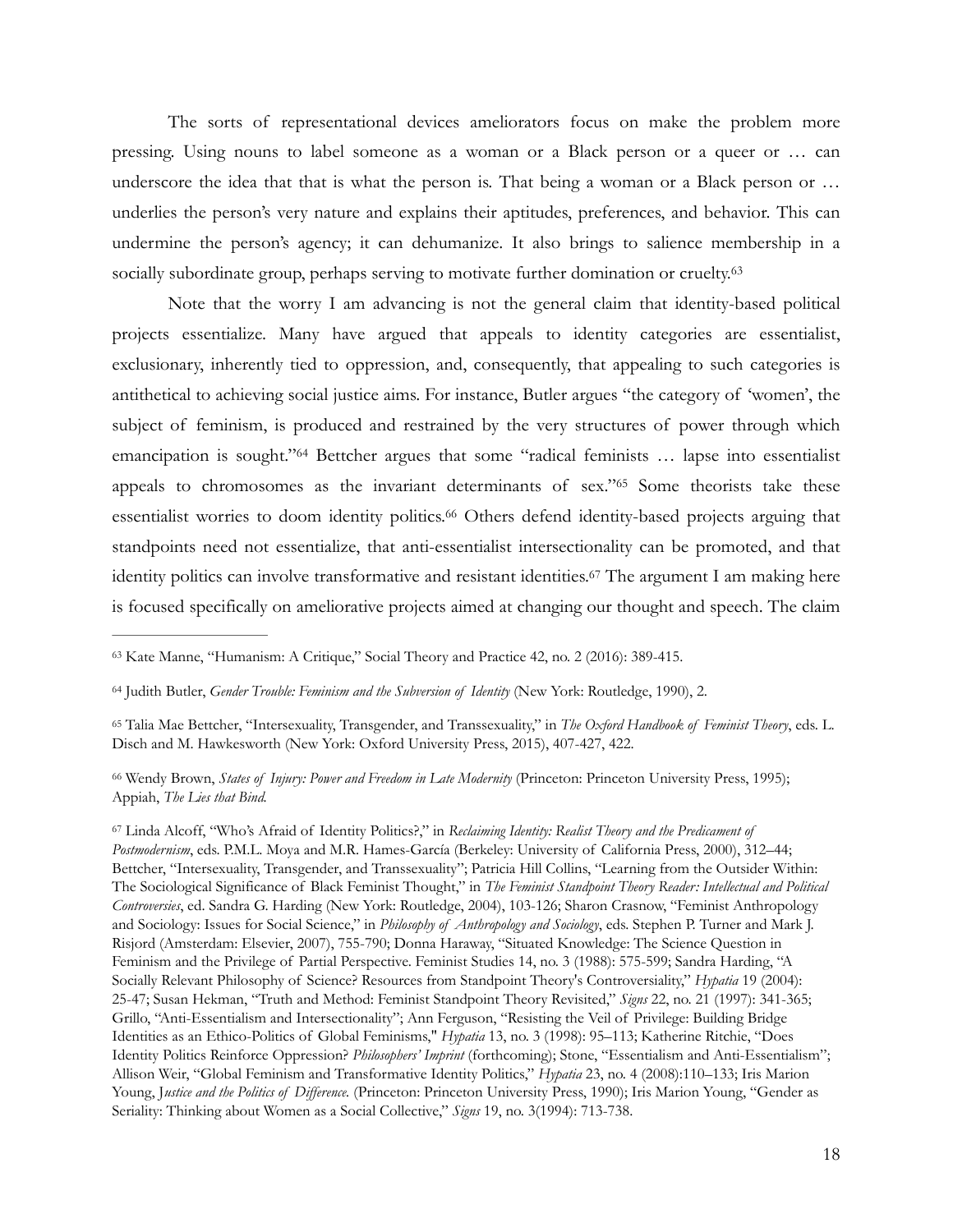is that certain sorts of representational devices—nouns and their conceptual correlates—pose a problem for anti-essentialist ameliorative projects. Let's turn to spelling out the worry in more detail.

 Return to the example of a theorist engaged in an anti-essentialist ameliorative project focused on gender. Perhaps in the throes of theorizing the conceptual engineer can avoid essentialism. In the context of offering her theory, some of the theorist's uses of nouns may be metalinguistic.<sup>[68](#page-18-0)</sup> For example, the theorist might utter 19, in part aiming to advocate for a trans inclusive meaning of *woman.*

<span id="page-18-4"></span><span id="page-18-3"></span>19. Laverne Cox is a woman.

Her theorizing here explicitly focuses on which individuals fall in the extension of a term or concept[.](#page-18-1) She might engage in metalinguistic negotiation with someone who rejects 19.[69](#page-18-1) She could justify the meaning she advocates by, for example, appealing to normative considerations, noting that the meaning correctly classifies many individuals and subkinds, and by explaining away cases that violate what some take to be common sense.

 The theorist might also explicitly work to cancel essentializing inferences. Recall the cancellation data we considered above (repeated below).

13. She's a female, but females are not a group with shared explanatory characteristics.

<span id="page-18-5"></span>13'. She's a female, but there is nothing more to being **a** female than being female.

The second clauses in 13 and 13' sound significantly more natural when considered in the context of an ameliorative project.

 Cases of what Sterken calls communicative disruptions provide another opportunity for the ameliorator to push for revision.<sup>[70](#page-18-2)</sup> Sterken considers a case like the following. Suppose that an ameliorator begins using and interpreting *woman* to in the way Haslanger proposed, but with the full understanding that this will lead to misunderstanding and misinterpretation. In some context she might say "we should work to eradicate women!" with the intention of conveying that we should attempt to eliminate gender-based subordination. As Sterken puts it, her utterance involves an attempt to "disrupt the interpretive common ground so as to affect metalinguistic reflection and

<span id="page-18-0"></span><sup>&</sup>lt;sup>[68](#page-18-3)</sup> Chris Barker, "The Dynamics of Vagueness," *Linguistics and Philosophy* 25, no. 1 (2002):1–36; David Plunkett and Timothy Sundell, "Disagreement and the Semantics of Normative and Evaluative Terms," *Philosophers' Imprint* 13, no. 23(2013): 1–37.

<span id="page-18-1"></span>[<sup>69</sup>](#page-18-4) Plunkett and Sundell, "Disagreement and the Semantics of Normative and Evaluative Terms."

<span id="page-18-2"></span>Rachel K. Sterken, "Linguistic Interventions and Transformative Communicative Disruption," in *Conceptual Engineering* [70](#page-18-5) *and Conceptual Ethics*, eds. Alexis Burgess, Herman Cappelen, and David Plunkett (Oxford: Oxford University Press, 2020), 417-424.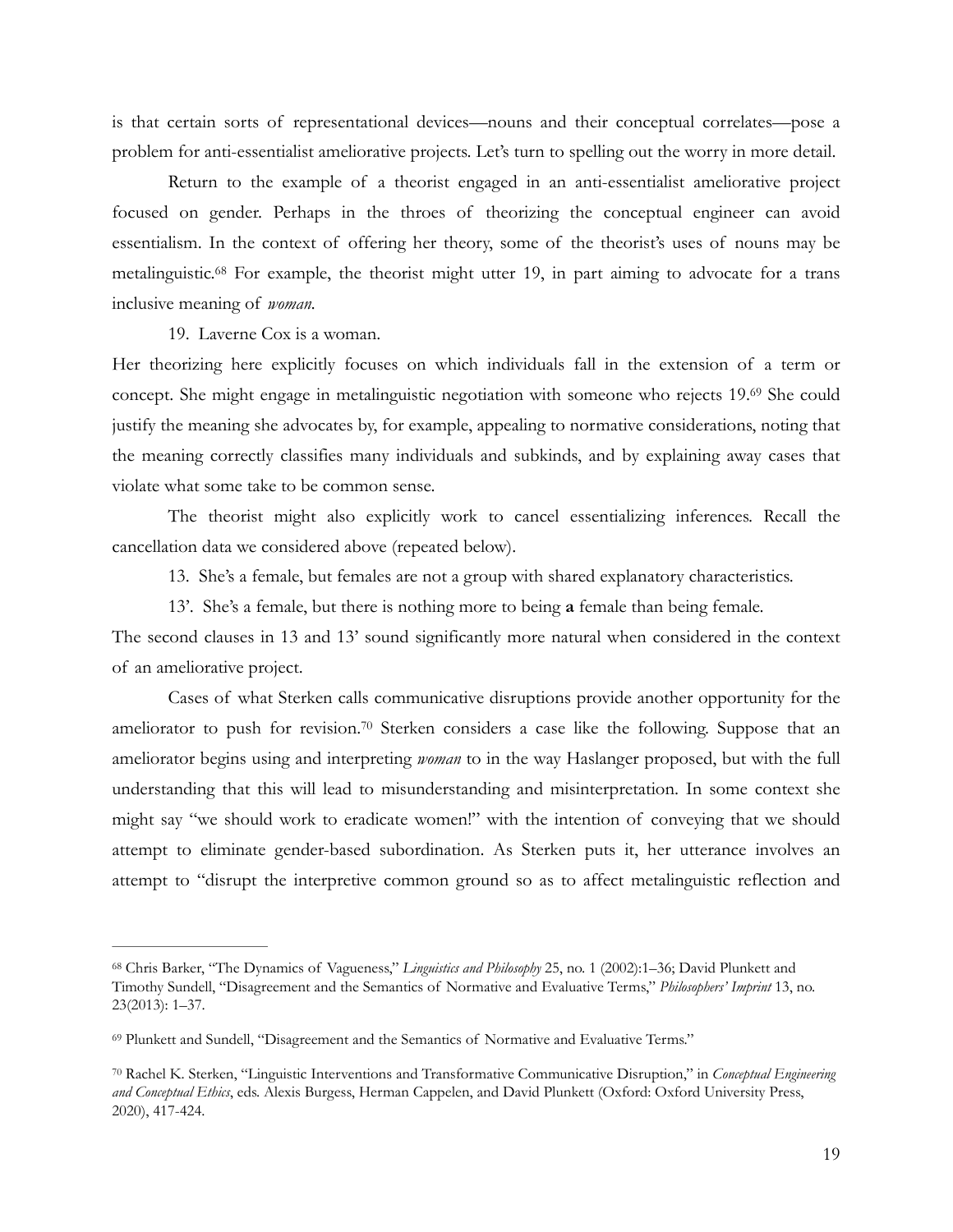<span id="page-19-2"></span>reconstruction on the part of her interlocutor."<sup>71</sup> The disruptor's usage of *woman* is meant to encourage metalinguistic rumination that will contribute to linguistic transformation. The speaker could have used language that would not have been disruptive. For instance, she might have said "we should work to eradicate gender-based oppression!" In opting for the disruptive utterance, the speaker's aim is, at least in part, to revise or transform the meaning of *woman.* The speaker has intentions that are metalinguistic. She is encouraging her interlocutors to engage at the metalinguistic level. When using expressions metalinguistically and when speakers engage in communicative disruptions, essentializing inferences might be canceled or avoided.

 I have doubts that even the most committed conceptual engineer with their, ahem, human psychology can completely avoid representational essentialism. By way of comparison, consider work on the linguistic contributions of slurs. Even when slurs are mentioned in the act of theorizing they are often taken to be offensive and to convey something negative. This judgment is had even by many philosophers and linguists, people who certainly recognize the difference between use and mention. If mentioning a slur has significant shared cognitive effects with the use of a slur, mentioning or engaging in metalinguistic negotiation with an expression that essentializes might as well. Nevertheless, even if we suppose that the theorist and her interlocutors avoid essentializing while they are actively engaged in conceptual engineering, this is not sufficient to show that ameliorative projects can meet their anti-essentialist aims.

<span id="page-19-3"></span> The success of ameliorative projects requires ordinary, not just metalinguistic, usage to accord with ameliorated meanings. For an ameliorative project to achieve its anti-essentialist aims it needs to help a wide range of people avoid assuming there is an underlying essence of a social category. As Haslanger stated the semantic component involves "asking us to use an old term in a new way."<sup>72</sup> If *us* only refers to theorists, it is dubitable that much social progress will be made. An ameliorative project is not successful if it merely allows the theorist, the committed reader, or those engaged in metalinguistic negotiation to avoid essentializing while engaged in actively engaged in these sorts of projects.

 In offering up new definitions, the conceptual engineer might get us to think in a different way while considering their theory or reflecting on how our language ought to be. Yet, once we begin using terminology with revised meanings, we essentialize anew. Even if, we might have been inclined to say, the anti-essentialist ameliorative project is successful, we will continue to essentialize.

<span id="page-19-0"></span>[<sup>71</sup>](#page-19-2) Ibid., 421.

<span id="page-19-1"></span>[<sup>72</sup>](#page-19-3) Haslanger, "Gender and Race", 48.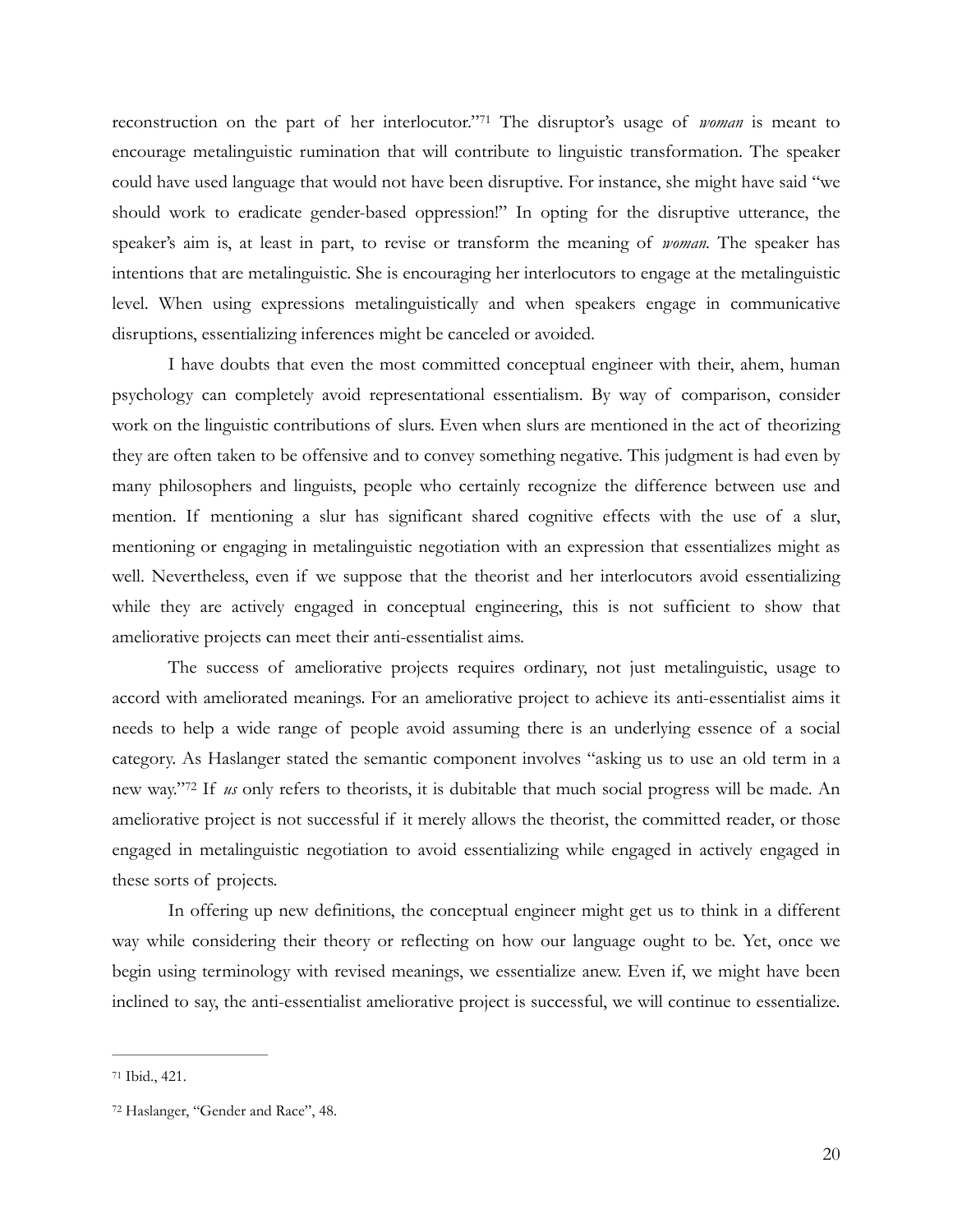Even when they "succeed," it seems ameliorative projects that involve nouns fall back into essentialism's clutches.

<span id="page-20-4"></span> If ameliorative projects for nominals and their conceptual correlates fail to avoid essentializing, a more general worry also comes to salience. Essentializing is connected to stereotyping and prejudice. The extent of the correlation and whether it exists across all social categories is still being investigated.<sup>[73](#page-20-0)</sup> Insofar as there is a robust and widespread connection, ameliorators should be even more worried about language that elicits essentializing inferences. For instance, Leslie argues "the use of generics or even simply labels may communicate that these are essentializable groups, and so open the door to prejudice."<sup>[74](#page-20-1)</sup> At their inception, ameliorative projects are aimed at undermining oppression. If essentializing is closely connected to prejudice, the general social justice aims of ameliorative projects (i.e., even those not focused on anti-essentialism) are also undermined by continuing to use nominals.

# <span id="page-20-5"></span>**IV. What is the Would-Be Ameliorator to Do?**

Given the aim to uphold anti-essentialism outside of the limited contexts of theorizing and worries about the connection between essentialism and prejudice, a would-be ameliorative might decide to abandon ameliorative projects altogether. Recall that ameliorative projects involve advocating for the use of terms/concepts for social-political ends. The arguments in the last section could be taken to show that what is needed (at least when considering ameliorative projects that involve nouns and have anti-essentialist aims) is an elimination strategy. On this strategy the would-be ameliorator aims to eliminate nouns in favor of adjectives or verbs. Projects like these are still in the realm of conceptual engineering.<sup>75</sup> For instance Burgess and Plunkett suggest that *eliminativism* be used "for the distinctly normative, representational view that we ought to stop using a given term or concept. Thus construed, eliminativism is a position within conceptual ethics."<sup>[76](#page-20-3)</sup> In adopting an eliminativist strategy, the would-be ameliorator gives up on an ameliorative project, but she does not give up on

<span id="page-20-7"></span><span id="page-20-6"></span><span id="page-20-0"></span>Nick Haslam, Louis Rothschild, and Donald Ernst, "Are Essentialist Beliefs Associated with Prejudice?," *British Journal* [73](#page-20-4) *of Social Psychology* 41, no. 1 (2002): 87–100; Nick Haslam and Sheri R. Levy, "Essentialist Beliefs About Homosexuality: Structure and Implications for Prejudice," *Personality and Social Psychology Bulletin* 32, no. 4 (2006): 471–485; Noyes and Dunham, "Separating Kindhood from Naturalness."

<span id="page-20-1"></span><sup>&</sup>lt;sup>[74](#page-20-5)</sup> Leslie, "The Original Sin of Cognition," 418.

<span id="page-20-2"></span>Burgess and Plunkett, "Conceptual Ethics II"; Cappelen, *Fixing Language.* [75](#page-20-6)

<span id="page-20-3"></span><sup>&</sup>lt;sup>[76](#page-20-7)</sup> Burgess and Plunkett, "Conceptual Ethics II," 1103.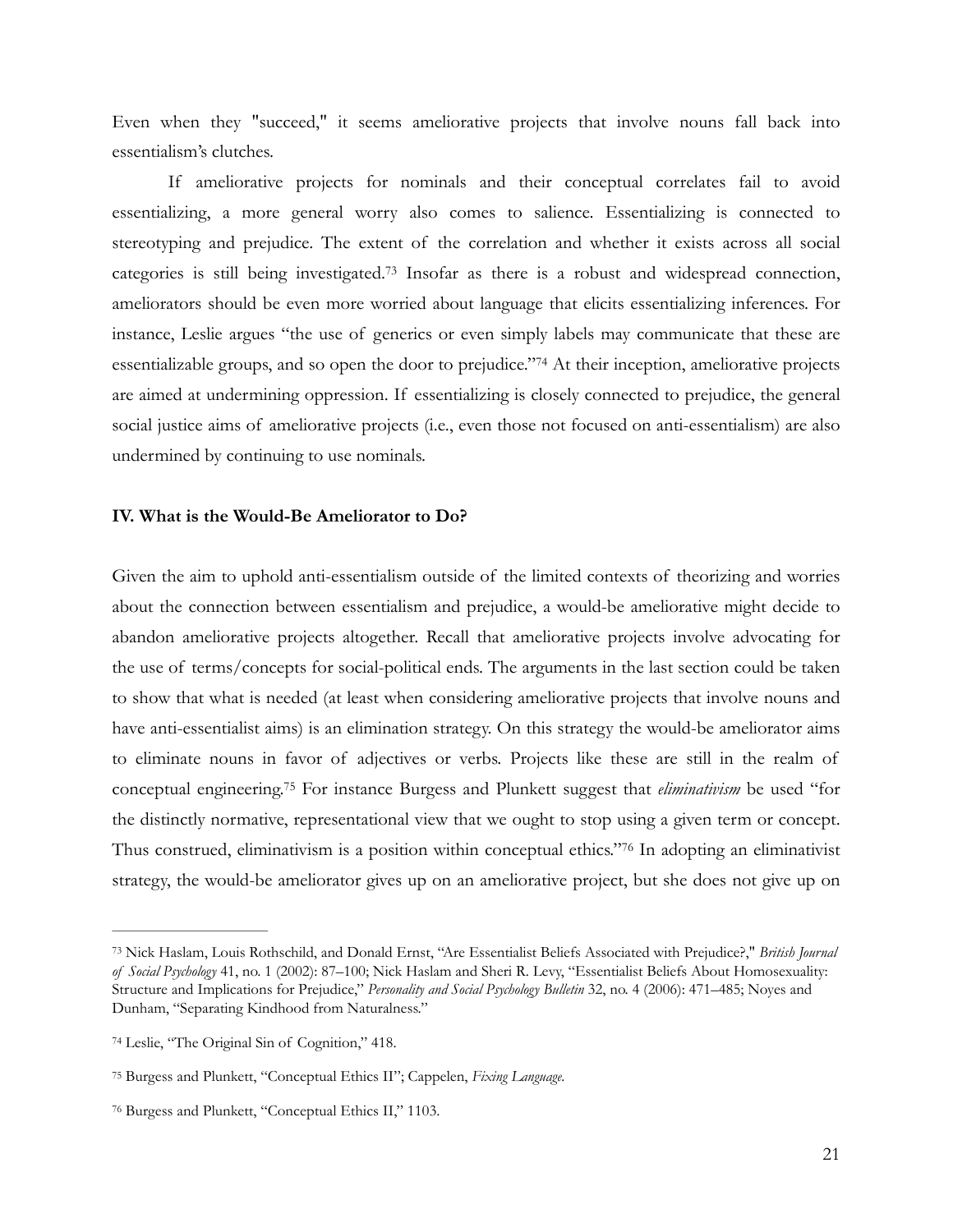conceptual engineering across the board. Perhaps an eliminative, rather than revisionary, form of conceptual engineering is a better method of conceptual engineering for those with social justice aims.

<span id="page-21-7"></span><span id="page-21-6"></span> There are advocates for social-political eliminativist projects. Leslie suggests that avoiding generics and labels might be a way to avoid essentializing and limit prejudice.<sup>[77](#page-21-0)</sup> She states "reducing the use of labels and generics for racial, ethnic, and religious groups may reduce the extent to which children grow up essentializing these groups."[78](#page-21-1) Her view coheres with what the recommendation from the CDC and some disability rights activists that person-first language be used when referring to people with disabilities. For instance, the CDC recommends the use of *person with epilepsy* over *epileptic*.<sup>79</sup> Dembroff and Wodak argue that we should not use gendered pronouns[.](#page-21-2) One of their motivations is to avoid essentialism.<sup>[80](#page-21-3)</sup> The would-be ameliorator might emulate these projects and argue that nouns (or nouns for social groups and social roles) should be eliminated.

<span id="page-21-10"></span><span id="page-21-9"></span><span id="page-21-8"></span> In some instances, eliminativism might be the best option to meet a given social-political aim. Perhaps some nouns should be eliminated in favor of adjectives. This is one option that the conceptual engineer should keep in her arsenal.<sup>[81](#page-21-4)</sup> Yet, there are both normative and implementation worries that undermine a wholesale adoption of an eliminativist response to the problem. Let's consider normative worries first.

 In some cases other factors might outweigh the anti-essentialist aims of a social justice project. For instance, many disability rights theorists have rejected person-first language and have advocated for identity-first language (e.g., *autistic person*) or nominals (e.g., *an autistic* or *Aspie*). For instance, Sinclair argues that person-first language wrongly suggests that disability is separable, transient, and not central or important to the person's identity.<sup>[82](#page-21-5)</sup> He argues against each of these and for identity-first locutions that emphasize the centrality and importance of disability to personal identity. Moreover, disability rights theorists argue that person-first language wrongly implies that

<span id="page-21-3"></span>Robin Dembroff and Daniel Wodak, "He/She/They/Ze," *Ergo: An Open Access Journal of Philosophy* 5 (2018). [80](#page-21-9)

<span id="page-21-11"></span><span id="page-21-0"></span>[<sup>77</sup>](#page-21-6) Leslie, "The Original Sin of Cognition."

<span id="page-21-1"></span><sup>&</sup>lt;sup>[78](#page-21-7)</sup> Ibid., 420.

<span id="page-21-2"></span><sup>&</sup>lt;sup>79</sup> See [https://www.cdc.gov/ncbddd/disabilityandhealth/pdf/disabilityposter\\_photos.pdf](https://www.cdc.gov/ncbddd/disabilityandhealth/pdf/disabilityposter_photos.pdf)

<span id="page-21-4"></span>There is another way eliminativism might be paired with ameliorative projects. An ameliorative project like Haslanger's [81](#page-21-10) might be aimed at revising language and concepts as part of a strategy to eliminate (in a metaphysical sense) a social category. Once the social category is destroyed, the noun for the category might be likewise eliminated. In this case a project of language revision (i.e., an ameliorative project) is followed by a project of conceptual/linguistic elimination. I thank an anonymous referee for suggesting this connection.

<span id="page-21-5"></span>[<sup>82</sup>](#page-21-11) Jim Sinclair, "Why I Dislike "Person First" Language," *Autism Network International* 2, no. 1 (1999/2013).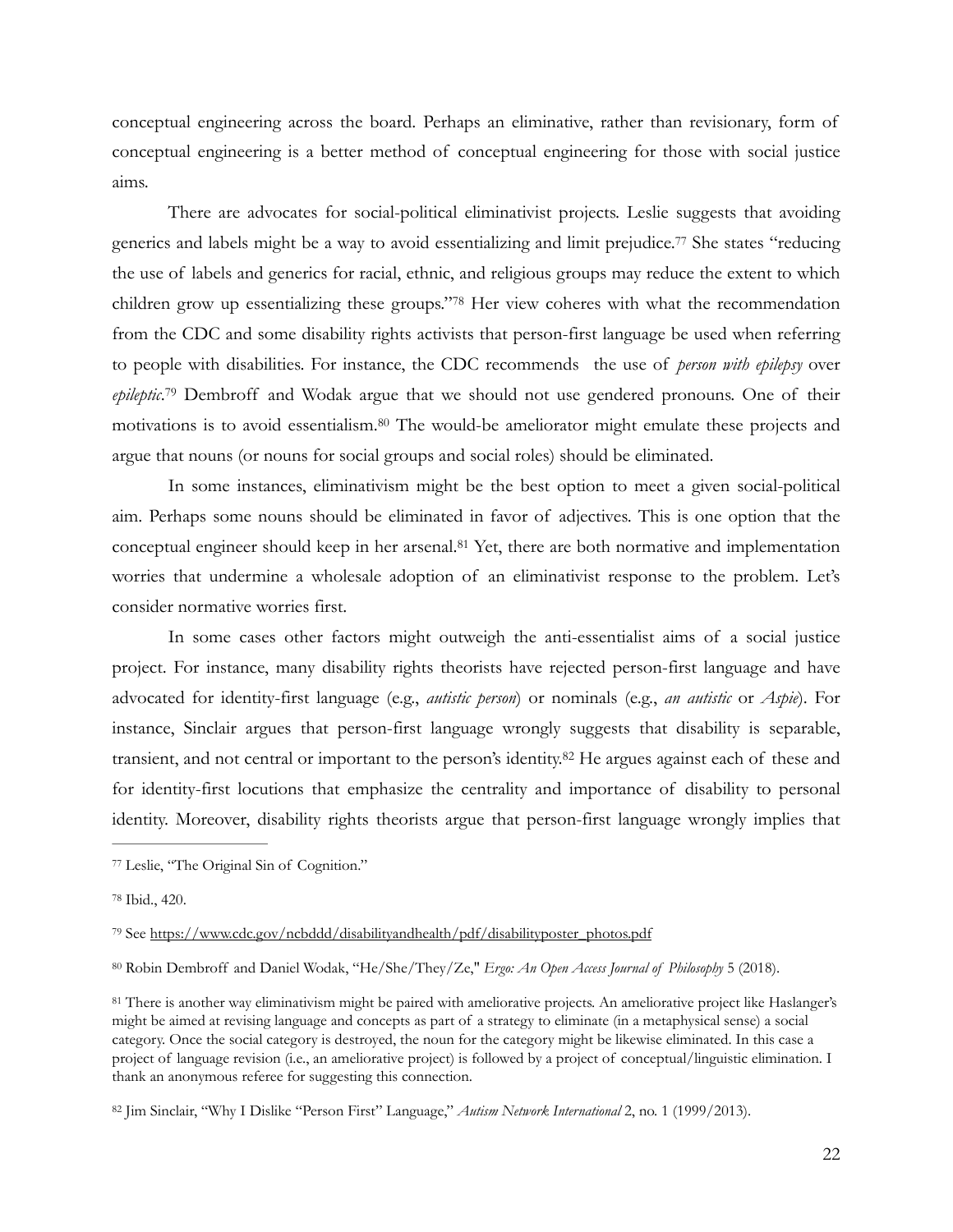<span id="page-22-6"></span>disabilities like autism are negative and to be hidden, rather than identities to be affirmed and validated.[83](#page-22-0)

<span id="page-22-7"></span>If nouns are to be avoided, then generic constructions with nouns in subject position ought to be avoided as well. But, several philosophers have argued that the benefits of certain social generics might outweigh the potential harms of essentializing. Narayan argues that not all generics convey cohesiveness or homogeneity. For instance she argues that a generic like *women are discriminated against in public and private spheres in myriad ways* does not entail "the absence of variations within and across national contexts in the form of human rights violations that confront different groups of women."<sup>[84](#page-22-1)</sup> Generics like this one might be useful in political contexts. Other generics such as *boys like pink too* might be helpful in combatting certain norms.<sup>[85](#page-22-2)</sup> Since generics often require correlations that are stronger than mere statistical accident, social generics might also be the best linguistic tools we have for accurately describing structural forms of oppression.<sup>[86](#page-22-3)</sup> Insofar as accurate descriptions are useful for successfully combatting oppression, we would have good reason to use social generics. This suggests that nouns, even in the form of generic generalizations, can positively contribute to social justice projects.

<span id="page-22-10"></span><span id="page-22-9"></span><span id="page-22-8"></span> More generally, nominals provide important resources that increase the expressive potential of a language.<sup>[87](#page-22-4)</sup> For instance, expressing laws aimed at mitigating the oppression of groups that have been historically marginalized involves reference to categories of people, not just individual people. Concepts and expressions for social categories allow for us to identify, explain, and hopefully change forms of oppression.[88](#page-22-5)

<span id="page-22-11"></span><span id="page-22-0"></span>[<sup>83</sup>](#page-22-6) Sinclair, "Why I Dislike"; Emily Ladau, "What Should You Call Me? I Get to Decide: Why I'll Never Identify with Person-First Language," in *Criptiques*, ed. Caitlin Wood (San Bernardino, CA: May Day Publishing, 2014), 47-56.

<span id="page-22-1"></span>[<sup>84</sup>](#page-22-7) Narayan, "Essence of Culture," 103.

<span id="page-22-2"></span>[<sup>85</sup>](#page-22-8) Jennifer Saul, "Are Generics Especially Pernicious?," Inquiry: An Interdisciplinary Journal of Philosophy (2017):1-18.

<span id="page-22-3"></span><sup>&</sup>lt;sup>[86](#page-22-9)</sup> Katherine Ritchie, "Should We Use Racial and Gender Generics?," *Thought* 8, no. 1 (2019): 33-41.

<span id="page-22-4"></span>The additional expressive power second-order logic has over first-order logic supports this claim in an abstract way. [87](#page-22-10) For arguments that a language with nouns for numerals allows for finite, rather than infinite, expressions of statements, see Stephen Yablo, "The Myth of the Seven," in *Fictionalism in Metaphysics*, ed. Mark Eli Kalderon (Oxford: Oxford University Press, 2005), 88-115. For a pragmatic approach to conceptual ethics and consideration of various conditions, including expressive power, that are relevant in determining what terms to construct or continue to use, see Amie Thomasson, "A Pragmatic Method for Conceptual Ethics," in *Conceptual Engineering and Conceptual Ethics*, eds. Alexis Burgess, Herman Cappelen, and David Plunkett (Oxford: Oxford University Press, 2020), 435-458.

<span id="page-22-5"></span><sup>&</sup>lt;sup>[88](#page-22-11)</sup> For discussion of the sorts of concepts might be needed to meet these varied aims, see Ingo Brigandt and Esther Rosario, "Strategic Conceptual Engineering for Epistemic and Social Aims," in *Conceptual Engineering and Conceptual Ethics,*  eds. Alexis Burgess, Herman Cappelen, and David Plunkett *(*Oxford: Oxford University Press, 2020), 100-124.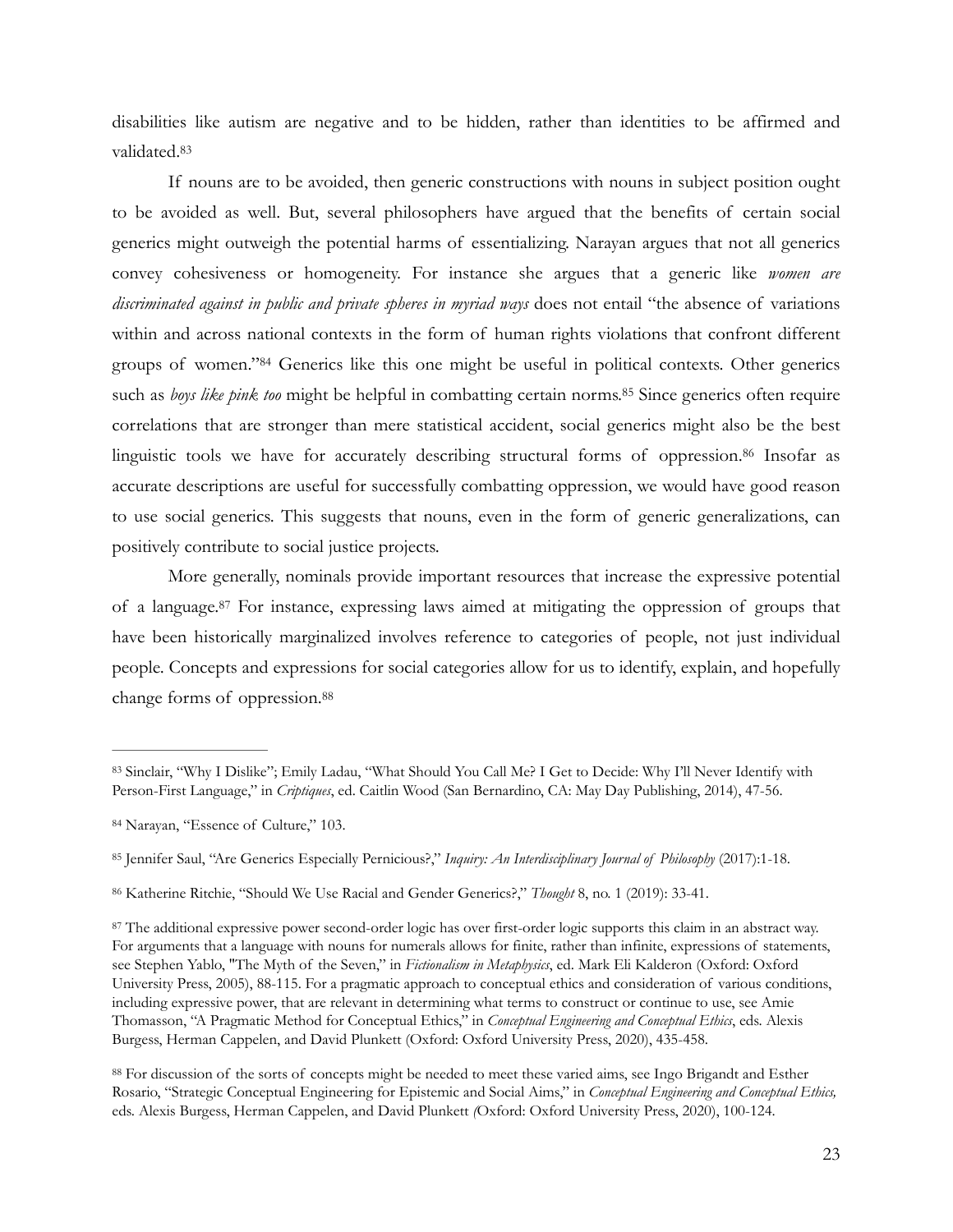<span id="page-23-1"></span> Even if the eliminativist strategy could be justified on political and ethical grounds, we should not be overly optimistic about its potential for success. On the eliminativist strategy nouns for social groups and social roles are to be eliminated and replaced by expressions in another lexical category. To make the case concrete, suppose they are replaced by adjectives. Saul argues that expressions that begin their lives as adjectives, are apt to begin to function as labels over time.<sup>[89](#page-23-0)</sup> For instance she notes that the attempt to replace *moron* and *idiot* with *mentally retarded person* was unsuccessful. The adjective became a noun. Moreover, terms that are replacements for negatively valenced terms tend to become pejorative. The way terms for mentally disabled people and stigmatized racial groups have been replaced again and again provide vivid examples.

 Instead of abandoning ameliorative projects completely, let's consider a more nuanced response to the problem. With increased nuance we enter murky waters full of complexities and specificities that reveal ways an account will need to balance psychological, moral, social-political, and linguistic factors. The social world and our representations of it are complex. The fact that there is not a simple response (eliminate all nouns!) for the ameliorator should come as no surprise.

 To begin to see the shape a strategy for the would-be ameliorator ought to take, let's return to a claim I made about language in *II.* I argued that broadly speaking nouns are poised to elicit essentializing inferences. I argued that the sorts of inferences nouns as a class elicit are general and non-evaluative. They are of the form 'Fs share further traits that are explanatory and stable.' So, on this view, essentializing itself does not entail stereotyping or prejudiced beliefs. These negative features are not built into the account and additional nominal constructions provide strong reason to doubt the view that they are.

 There are many nouns that do not seem to elicit negative inferences. For instance consider the following example.

20. Laura is a doctor.

20 involves attributing kind membership to the subject and an essentializing inference that the kind shares further stable and explanatory features. For instance, in learning that Laura is a doctor, one might infer that she has an M.D., meets with patients, has an obligation to care for her patients, is intelligent, and so on. These features are associated with being a doctor. Yet, an utterance of 20 would not normally imply anything negative. It does not serve to dehumanize Laura or minimize her agency. The lack of negative valence and dehumanization can be explained in part by the nature of different sorts of social kinds and in part by particular attitudes and associations we have with specific kinds.

<span id="page-23-0"></span>[<sup>89</sup>](#page-23-1) Saul, "Are Generics Especially Pernicious?".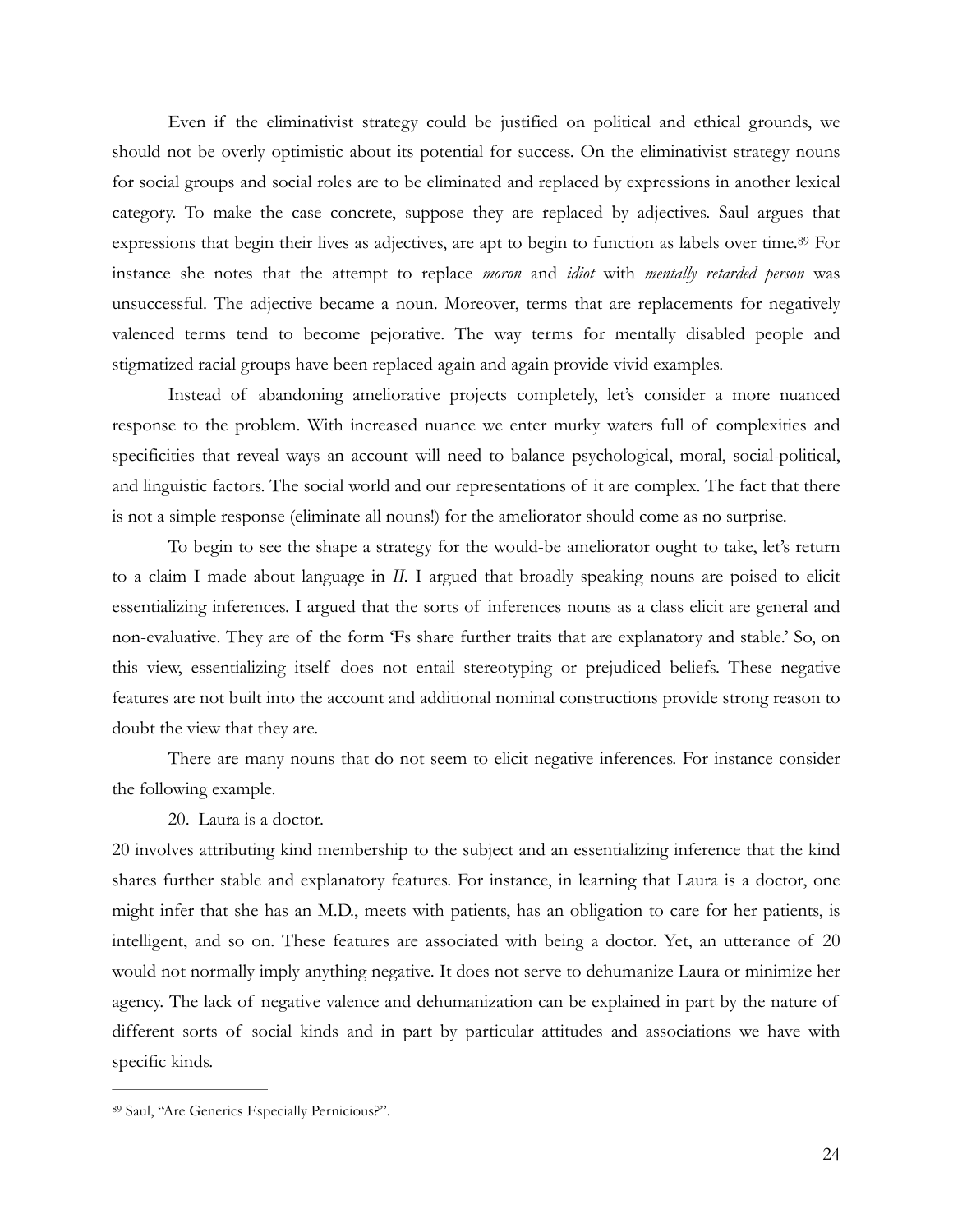<span id="page-24-4"></span> Members of social kinds like doctors, dentists, professors, and point guards have reasonably well defined institutional roles. These might be specified in various ways. For instance, they might be specified in a job description or a hospital code of conduct. An official rulebook for a sports league could define what a player in a particular position is allowed to do and coaches, choreographers, and art critics can design plays, performances, and norms that shape and constrain social roles. The way these kinds depend on social factors like laws and rules is overt; given a bit of reflection it is obvious that there is a dependence relation.<sup>[90](#page-24-0)</sup> While some aptitudes might be rooted in genetics, we do not take one's profession to be biologically determined. Further, while one's personality, physical aptitudes, and other traits might make one well suited to be a pitcher, musician, or lawyer, we also take there to be considerable volition in determining whether one becomes a member of these social kinds. Certainly it is not wholly up to an individual whether she can join one of these social kinds, but there seems to be an element of choice and an exercise of agency—at least in terms of whether one sets out to join the kind.

<span id="page-24-5"></span> Kinds like race, gender, and sexual orientations are different. They are not closely tied to institutionalized roles, like those explicitly set out in employee manuals, even though on many views they do depend on social factors. Gender, racial, ethnic, disability, and other identity kinds depend on social factors in ways that are often covert.<sup>[91](#page-24-1)</sup> Social kinds like these often appear to be biological or otherwise natural. For instance when theorizing about gender Simone de Beauvoir argues that it can be hard "to measure the enormous extent of social discrimination … whose moral and intellectual repercussions are so deep in woman that they appear to spring from an original nature.["92](#page-24-2) Psychological research shows that even from a young age children think of gender categories as having natural underlying essences[.93](#page-24-3)

<span id="page-24-7"></span><span id="page-24-6"></span> In taking these kinds to have biological essences, membership is taken to be outside of an agent's control. This may be because membership in these kinds is not volitional (e.g., one is attributed membership in a social kind largely in virtue of what others assume about one's body or ancestry) or because while membership is volitional, many mistakenly believe them to be biological

<span id="page-24-0"></span><sup>&</sup>lt;sup>[90](#page-24-4)</sup> Paul E. Griffiths, What Emotions Really Are: The Problem of Psychological Categories (Chicago: The University of Chicago Press, 1997).

<span id="page-24-1"></span><sup>&</sup>lt;sup>[91](#page-24-5)</sup> Ibid.; Ron Mallon, "Naturalistic Approaches to Social Construction," in The Stanford Encyclopedia of Philosophy, ed. Edward N. Zalta (Sprint 2019 Edition), https://plato.stanford.edu/archives/spr2019/entries/social-constructionnaturalistic/.

<span id="page-24-2"></span><sup>&</sup>lt;sup>[92](#page-24-6)</sup> Simone de Beauvoir, *The Second Sex* (New York: Vintage Books, 1949/2010), 35.

<span id="page-24-3"></span>[<sup>93</sup>](#page-24-7) Rhodes and Gelman, "A Developmental Examination"; Marianne G. Taylor, "The Development of Children's Beliefs about Social and Biological Aspects of Gender Differences," *Child Development* 67 (1996): 1555–1571.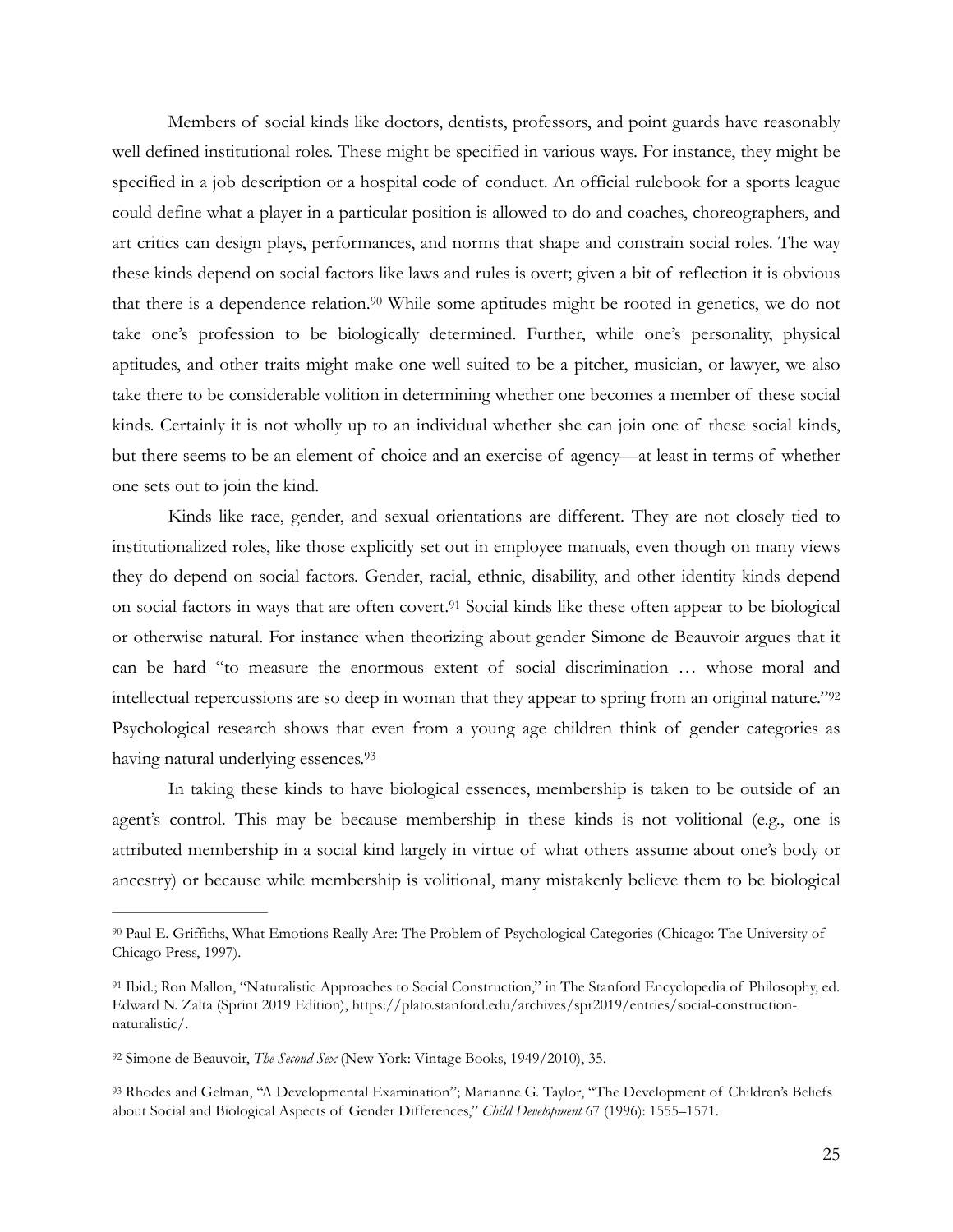and determined by one's genetics. What is important for our purposes is that people often (implicitly) hold that an agent does not have control over whether they are in a racial, gender, or other identity kind.

 These considerations and the contrast between cases like 20 and 1b-4b point to three correlations between features of a kind and whether it essentializes in ways that are likely to be pernicious.

*Biology*: The less a noun for a social kind is taken to categorize based on biological features, the less likely it is to perniciously essentialize (e.g., increase prejudice).

*Overt Dependence*: The more a noun for a social kind is taken to categorize based on features that are taken to depend on social factors, the less likely it is to perniciously essentialize (e.g., increase prejudice).

*Agency*: The more a noun for a social kind is taken to categorize based on features within an agent's control, the less likely it is to perniciously essentialize (e.g., increase prejudice).

Consider the noun *doctor.* Since membership in the kind doctors is taken to only minimally depend on biology and is largely taken to be overtly dependent on social factors and involve some volition on membership conditions, it is unlikely to essentialize in a pernicious way. In contrast, since membership in racial and gender kinds are often taken to be biological and are not taken to be overtly social or volitional, labeling someone as *a Black* or *a female* is more likely to essentialize in a pernicious way. If these principles are on the right track, when ameliorating nouns the conceptual engineer could work to change content and associated beliefs in order to undermine the view that a kind is biological and augment the view that it is overtly social dependent and volitional.

 While the principles outlined above might serve as a good defeasible guide for the ameliorator, they do not provide exceptionless rules. There are two sorts of cases that reveal problems with the constraints. Both point to the need for successful ameliorators to attend to ideologies and broader views on morality and responsibility.

 First, people have negative attitudes towards some social kinds that are not represented as biological and are taken to be overtly social and within the volition of an agent. Labels for these kinds could still figure in potentially pernicious forms of essentialist labeling. For instance, while negative attitudes towards doctors are rare, negative attitudes towards bankers, cops, and politicians are somewhat common. Negative attitudes towards felons, prisoners, drug dealers, and sex workers are even more common. For instance, 21 seems to label in a pernicious way.

21. Jordan is a felon.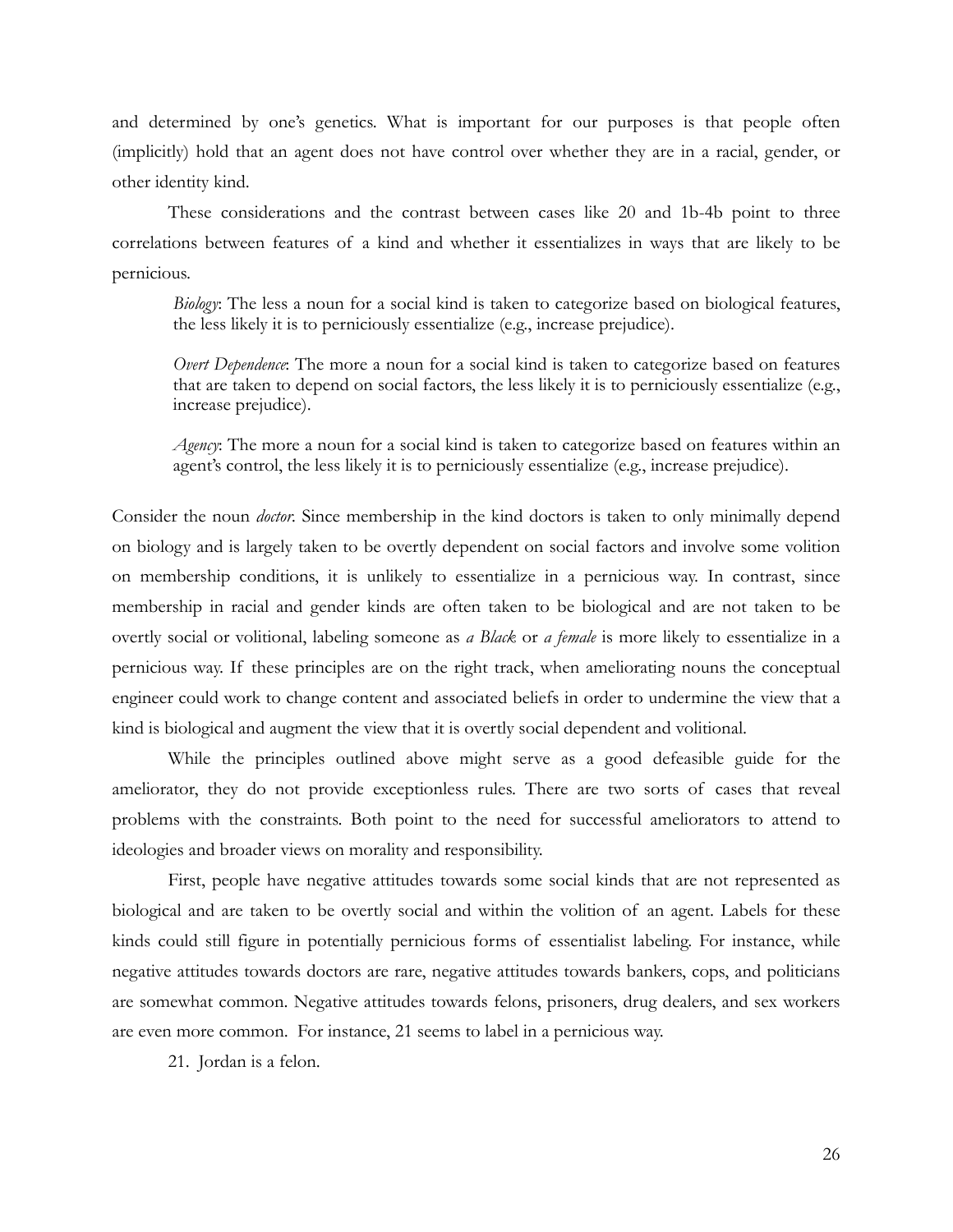<span id="page-26-4"></span>Ameliorative projects that are designed with these three principles in mind can still elicit pernicious essentializing effects.[94](#page-26-0)

<span id="page-26-5"></span> Second, there is evidence that in some cases *increasing* views that a kind is biological and *undermining* its membership being volitional elicit less prejudice. For example, Haslam and colleagues found that judgments that being gay is natural were correlated with less prejudice than judgments that being gay was not natural.<sup>[95](#page-26-1)</sup> Given dominance of heteronormative views in U.S. society, the view that one chooses to "violate" social and moral norms may elicit stronger prejudice than the view that homosexuality is biologically determined (one is "born this way").<sup>[96](#page-26-2)</sup> Garretson and Suhay found that biological attributions of homosexuality increase support for gay rights.<sup>[97](#page-26-3)</sup> They also found correlations between political affiliation and acceptance of biological views of sexual orientation. Liberals were more likely to endorse biological views than conservatives.

<span id="page-26-7"></span><span id="page-26-6"></span> To give one final example, consider the view that alcoholism is a disease and the view that alcoholism involves a choice. The choice view might be connected with stronger stigma and attributions of personal moral responsible. In contrast, on the disease-model people might be more apt to judge that it is outside of a person's control and, so, hold individual kind members to be less responsible. These cases do not show that the three principles are hopeless. Rather, they point to ways ideology and views of morality, responsibility, and norm-violation interact with essentialist thinking and prejudice.

 Let's briefly return to Haslanger's ameliorative project. Recall that she takes gender kinds to be defined in terms of subordination and privilege. These kinds specify roles or positions in social

<span id="page-26-0"></span><sup>&</sup>lt;sup>[94](#page-26-4)</sup> Given variation in attitudes within populations, an expression might perniciously essentialize in one subset of a population while not perniciously essentializing in another. Contextual factors, variations in ideologies, and speaker identities (e.g., is the speaker an in-group member?) will likely have effects on the degree to which essentializing is pernicious.

<span id="page-26-1"></span>[<sup>95</sup>](#page-26-5) Haslam, et al., "Are Essentialist Beliefs Associated with Prejudice?."

<span id="page-26-2"></span>This is not to say that a biological view of sexual orientation ought to be employed, rather it is to point out a potential [96](#page-26-6) exception to the pattern given in *Biology*. For arguments that a biological view is politically harmful see Carmen M. Butler, "From Victimhood to Agency: A Constructionist Comparison of Sexual Orientation to Religious Orientation," *Seattle Journal for Social Justice* 4, no. 1 (2005): 147-173; Tia Powell and Edward Stein "Legal and Ethical Concerns about Sexual Orientation Change Efforts," *Hastings Center Report* 44 (2014): S32-S39; Lisa M. Diamond & Clifford J. Rosky, "Scrutinizing Immutability: Research on Sexual Orientation and U.S. Legal Advocacy for Sexual Minorities," *The Journal of Sex Research* 53, nos. 4-5 (2016): 363-391.

<span id="page-26-3"></span><sup>&</sup>lt;sup>[97](#page-26-7)</sup> Jeremiah Garretson and Elizabeth Suhay, "Scientific Communication about Biological Influences on Homosexuality and the Politics of Gay Rights," Political Research Quarterly 69, no. 1 (2016): 17-29.